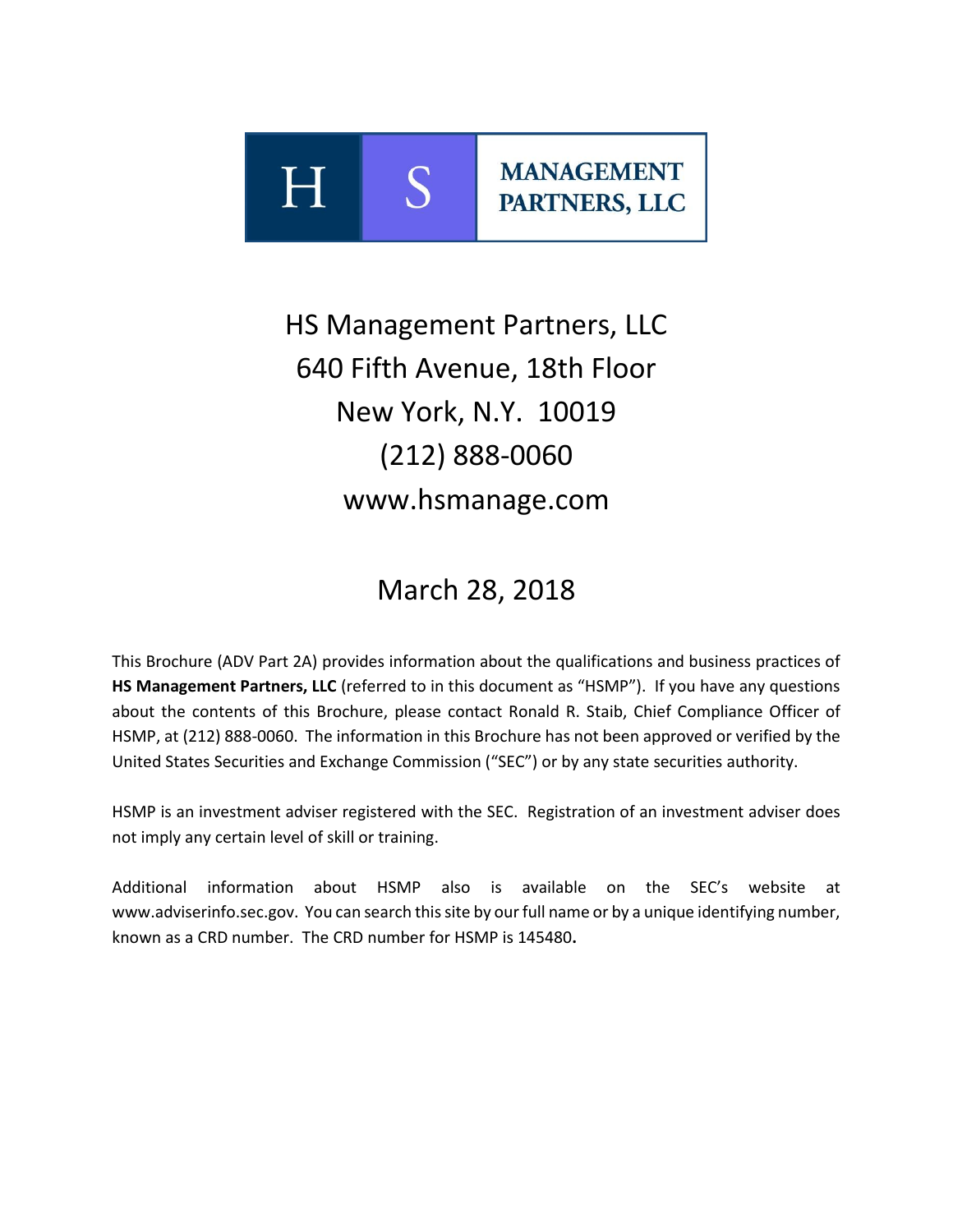#### **Item 2 – Material Changes**

When we use "HSMP" or "Firm" or "we" or "us" or "our" in this Brochure, we are referring to HS Management Partners, LLC.

Since the last annual update of this Brochure, which was dated March 30, 2017, we have enhanced the disclosure in this Brochure to provide certain clarifications and more detailed information in some cases, to make the entire Brochure easier to read and understand in general, and to update some disclosures. For example, we have enhanced the disclosures in the following Items among others (the following list is not comprehensive as this Brochure includes changes not mentioned below):

- Item 5 (Fees and Compensation) negotiation of investment advisory fees and offering a fee schedule lower than our current standard fee schedule.
- Item 7 (Types of Clients) advising pooled investment vehicles and right to reject accounts based on account type.
- Item 8 (Method of Analysis, Investment Strategy, and Risk of Loss) taking into consideration an account tax status in implementing our investment strategy in certain instances when possible.
- Item 12 (Brokerage Practices) best execution (Best Execution Committee membership and factors considered by the Committee), soft dollars brokerage products or services (some client accounts, including partner and employee accounts, do not generate soft-dollars but benefit from soft-dollar credits generated by other client accounts), and allocation of orders (trading groups).
- Item 13 (Review of Accounts) review of prior day's trading, monthly account performance, and reconciliation.
- Item 17 (Voting Client Securities) proxy voting for shares subject to blocking, and conflicts of interest.

While we believe that the changes we have made in this document are not material, we urge all readers, including those readers familiar with our previous versions, to carefully review this Brochure.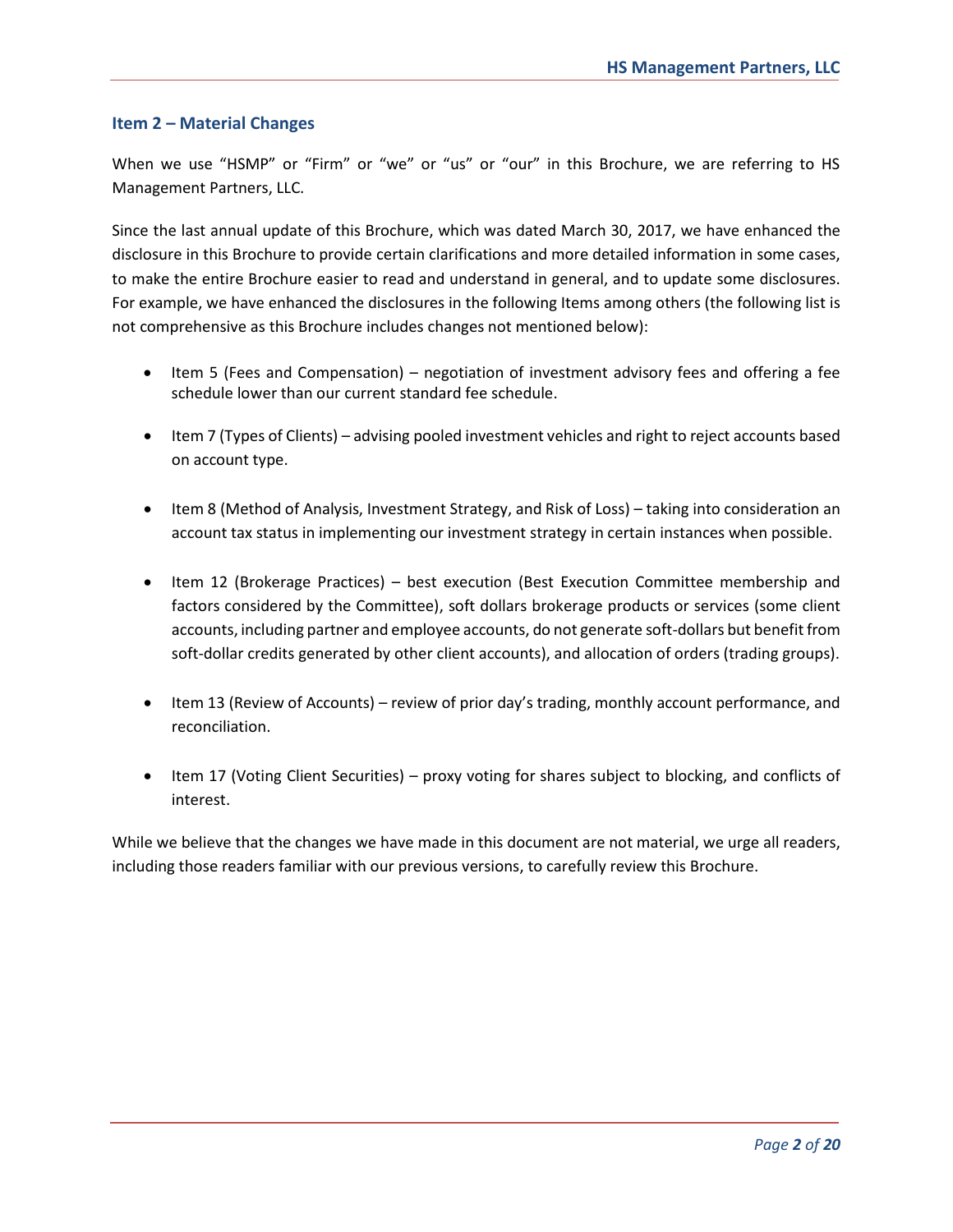### **Table of Contents**

| <b>Item</b><br><b>Number</b> | <b>Item</b>                                                                                                                                                                                                                          | Page |
|------------------------------|--------------------------------------------------------------------------------------------------------------------------------------------------------------------------------------------------------------------------------------|------|
| 1.                           | <b>Cover Page</b>                                                                                                                                                                                                                    |      |
| 2.                           | <b>Material Changes</b>                                                                                                                                                                                                              | 02   |
| З.                           | <b>Table of Contents</b>                                                                                                                                                                                                             | 03   |
| 4.                           | <b>Advisory Business</b>                                                                                                                                                                                                             | 04   |
| 5.                           | Fees and Compensation <b>Example 2018</b> Fees and Compensation                                                                                                                                                                      | 05   |
| 6.                           | Performance-Based Fees and Side-By-Side Management <b>Election Constrained Autom</b> Performance-                                                                                                                                    | 07   |
| 7.                           | Types of Clients <b>Commission Construction Constant Construction Construction Construction</b>                                                                                                                                      | 07   |
| 8.                           | Methods of Analysis, Investment Strategy and Risk of Loss <b>Commissions</b> 2014                                                                                                                                                    | 07   |
| 9.                           | Disciplinary Information <b>Election</b> 2014 12:00 12:00 12:00 12:00 12:00 12:00 12:00 12:00 12:00 12:00 12:00 12:00 12:00 12:00 12:00 12:00 12:00 12:00 12:00 12:00 12:00 12:00 12:00 12:00 12:00 12:00 12:00 12:00 12:00 12:00 1  | 10   |
| 10.                          | Other Financial Industry Activities and Affiliations <b>Election Control</b> and Affiliations                                                                                                                                        | 10   |
| 11.                          | Code of Ethics, Participation or Interest in Client<br><b>Transactions, and Personal Trading</b>                                                                                                                                     | 11   |
| 12.                          | Brokerage Practices <b>with the contract of the contract of the contract of the contract of the contract of the contract of the contract of the contract of the contract of the contract of the contract of the contract of the </b> | 12   |
| 13.                          |                                                                                                                                                                                                                                      | 17   |
| 14.                          | Client Referrals and Other Compensation <b>Engineering and Structure Componsation</b>                                                                                                                                                | 17   |
| 15.                          |                                                                                                                                                                                                                                      | 17   |
| 16.                          |                                                                                                                                                                                                                                      | 18   |
| 17.                          | Voting Client Securities <b>www.arenamin.communities</b> with the second securities and securities with the securities with the second securities with the second second second second second second second second second second se  | 19   |
| 18.                          | <b>Financial Information</b>                                                                                                                                                                                                         | 20   |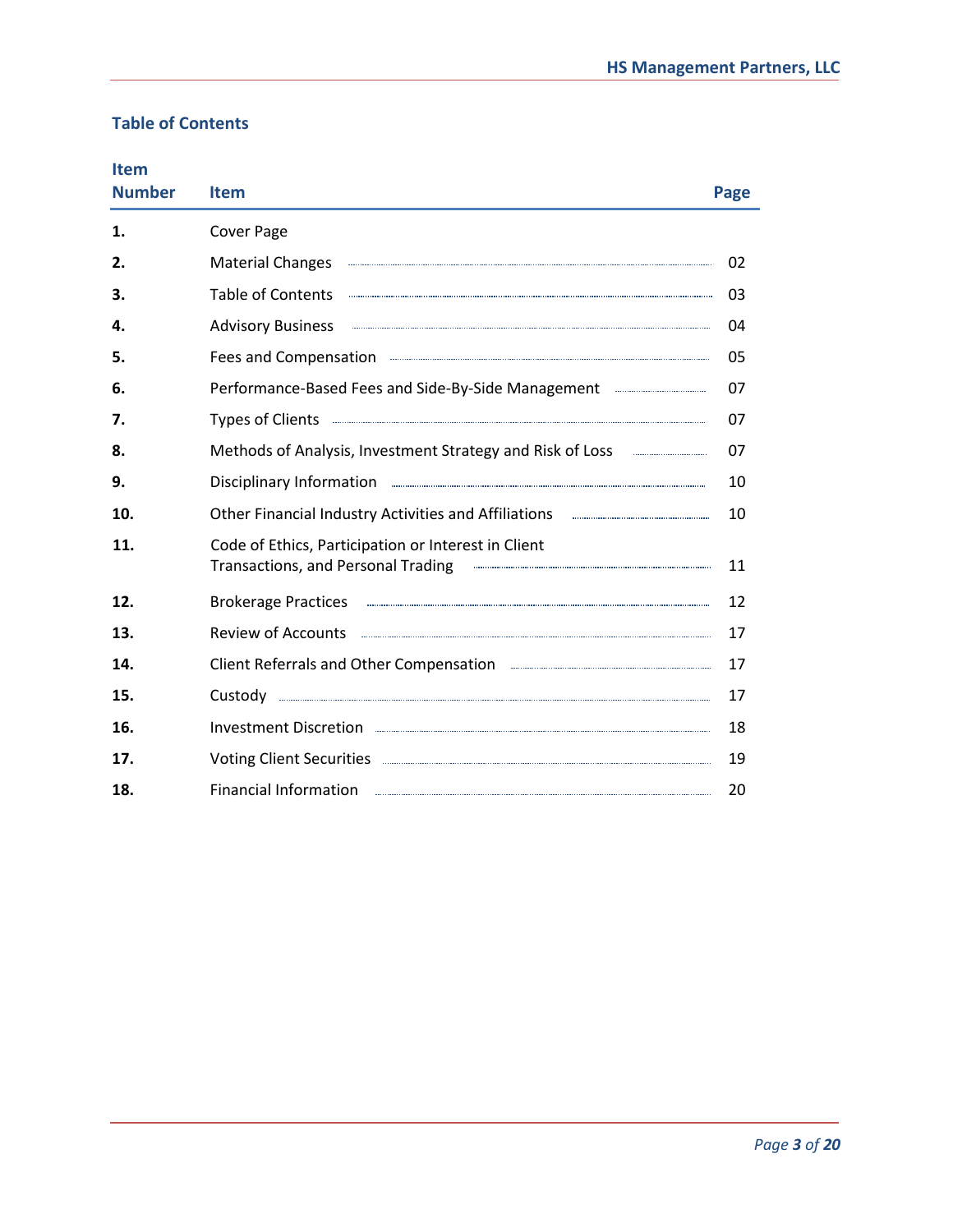#### **Item 4 – Advisory Business**

HS Management Partners, LLC is registered with the SEC as an investment adviser under the Investment Advisers Act of 1940 ("Advisers Act"). SEC registration does not imply a certain level of skill or training. The Firm's SEC registration became effective as of October 25, 2007. HSMP is structured as a limited liability company governed under Delaware law. Our sole office location is in New York City, at the address indicated on the cover page. We are an independent investment adviser and do not have any parent, subsidiary or affiliated entities.

Harry Segalas (Managing Partner & Chief Investment Officer) established HSMP in June 2007. In October 2007, David Altman (Partner & Director of Research), Greg Nejmeh (Partner & President) and Bart Buxbaum (Partner & Director of Client Service) joined the Firm as partners. HSMP's four partners independently capitalized the Firm. Harry Segalas and David Altman each own over 25% of the Firm but no one partner owns a majority stake.

HSMP offers one sole investment strategy: HSMP Concentrated Quality Growth Equity strategy (see Item 8 for a description of our investment process). We seek to apply our investment strategy to all client accounts with the goal of minimizing dispersion and providing similar investment results across accounts over time. However, the implementation of our investment strategy depends on several factors, including client restrictions, type and size of the account, timing and market conditions at the account's inception and further contributions or withdrawals, timing and terms of trade execution orders, and client directed brokerage and commission recapture instructions. Therefore, an account's holdings and investment performance could deviate from other client accounts managed in accordance with our sole strategy.

We consider client restrictions on a case by case basis and reserve the right to accept or reject them in our sole discretion. We generally accept client restrictions that we deem reasonable in light of our strategy and operational setup, and generally reject client restrictions that we deem detrimental to the implementation of our investment strategy or operationally burdensome. We reserve the right to reject or close a client account for any reason, including upon a client imposing restrictions that we believe we cannot satisfactorily accommodate. Restrictions must be submitted to us in writing and clients are responsible for notifying us of any changes to their restrictions.

The decision to open an account with HSMP is that of the client, and therefore it is up to each client to determine whether HSMP's management strategy is appropriate for his/her specific situation. We solely advise clients as to the portion of their assets for which we have been given discretionary management in accordance with our investment strategy. We do not advise clients on their overall financial plan. Further, we do not take into consideration clients' assets or investments outside of our management when implementing our strategy in their accounts at HSMP.

We manage investment advisory accounts for various types of clients only on a discretionary basis (see Item 7 for a description of the types of clients to which we provide advisory services). Our investment advice is limited to domestic and foreign equity securities of publicly traded companies, typically in the form of domestic common stocks, foreign ordinary shares, and American Depository Receipts, traded on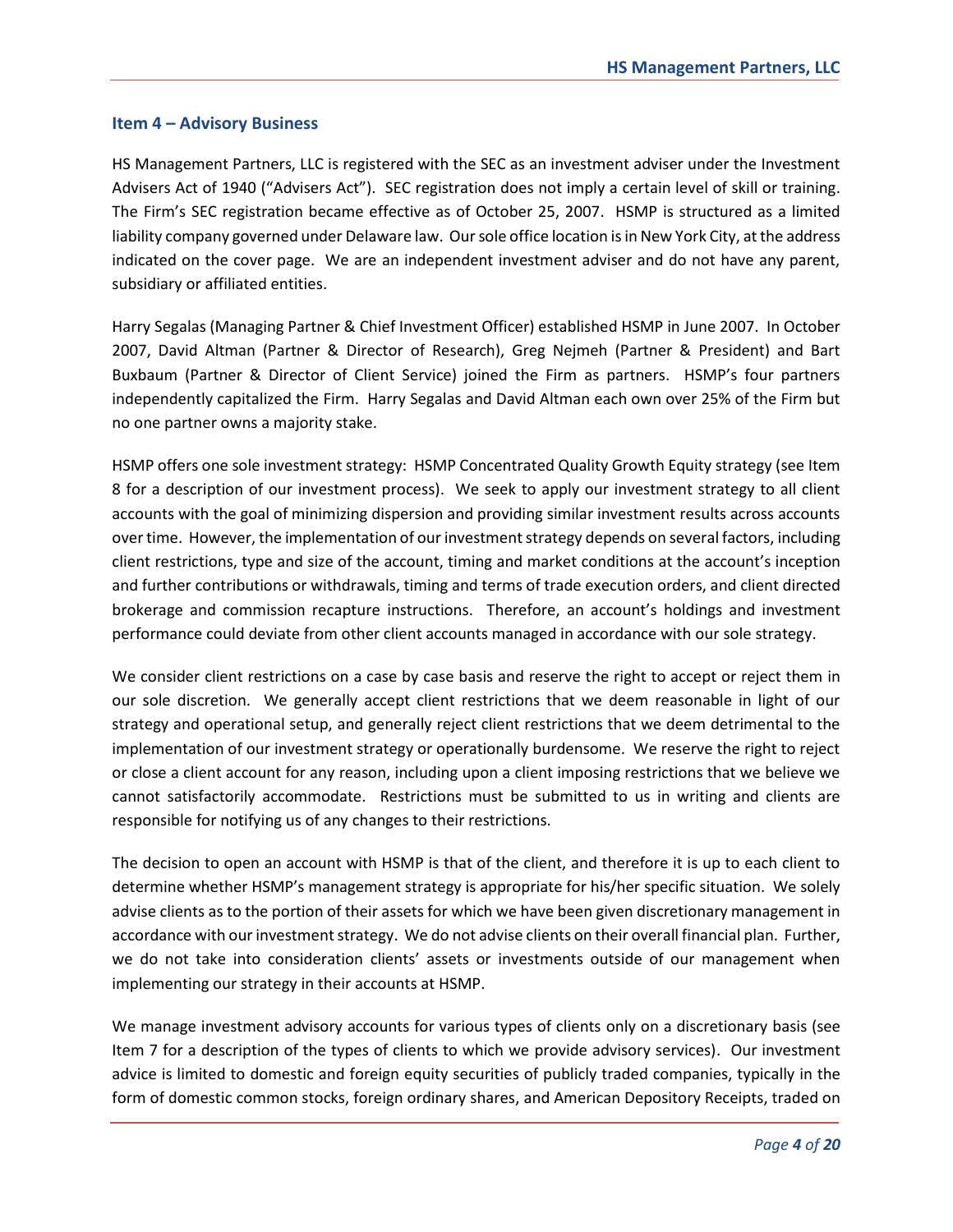exchanges or over-the-counter markets. Although client accounts may hold cash, cash is not a major component of our investment strategy and we tend to keep very low cash balances in client accounts. Please refer to Item 8 for more information regarding the implementation of our investment strategy.

HSMP's regulatory assets under management as of December 31, 2017 were \$4,027,942,912 all of which was managed on a discretionary basis. HSMP does not manage any assets on a non-discretionary basis. HSMP does not participate in, or offer, wrap fee programs.

#### **Item 5 – Fees and Compensation**

We charge our clients an investment advisory fee based on a percentage of an account's assets under management. Fees are structured with tiered rates that have the effect of applying different rates to different portions of the account's assets, so that both the effective annual blended and actual fee rates decrease (or increase) as assets in the account increase (or decrease).

#### *Investment Advisory Fees*

The following is our current standard fee schedule, which became effective on January 1, 2014:

| For a \$10 million account size                                                                                                                                              |                   |  |  |
|------------------------------------------------------------------------------------------------------------------------------------------------------------------------------|-------------------|--|--|
| Account's Assets Under Management                                                                                                                                            | Annual Percentage |  |  |
| First \$25 million                                                                                                                                                           | 0.90%             |  |  |
| Next \$25 million                                                                                                                                                            | 0.70%             |  |  |
| Additional amounts over \$50 million                                                                                                                                         | 0.50%             |  |  |
| For accounts less than \$10 million<br>The annual advisory fee for accounts below \$10 million is the greater of 1%<br>of the account's assets under management or \$10,000. |                   |  |  |

We are willing to negotiate our advisory fees and offer in certain instances a fee schedule lower than the one above. In doing so, we consider several factors, such as the client's level of assets under management, type of client or account, servicing requirements, historical ties and overall relationship with HSMP. We evaluate these factors on a case by case basis in light of the circumstances at hand and at our sole discretion. As of the first quarter of 2014, we do not charge investment advisory fees for the accounts of our employees (including our four partners), their spouses and their children.

We aggregate client accounts in certain instances for purposes of determining the advisory fee rate applied to an aggregated account. Aggregation lowers an aggregated account fee rate when the total aggregated assets grow enough to trigger a lower tier in the fee schedule applicable to the aggregated account. Aggregation does not always result in a lower fee rate, as the actual fee rate depends on the size of the aggregated group and the fee schedule applicable to the entire group or each corresponding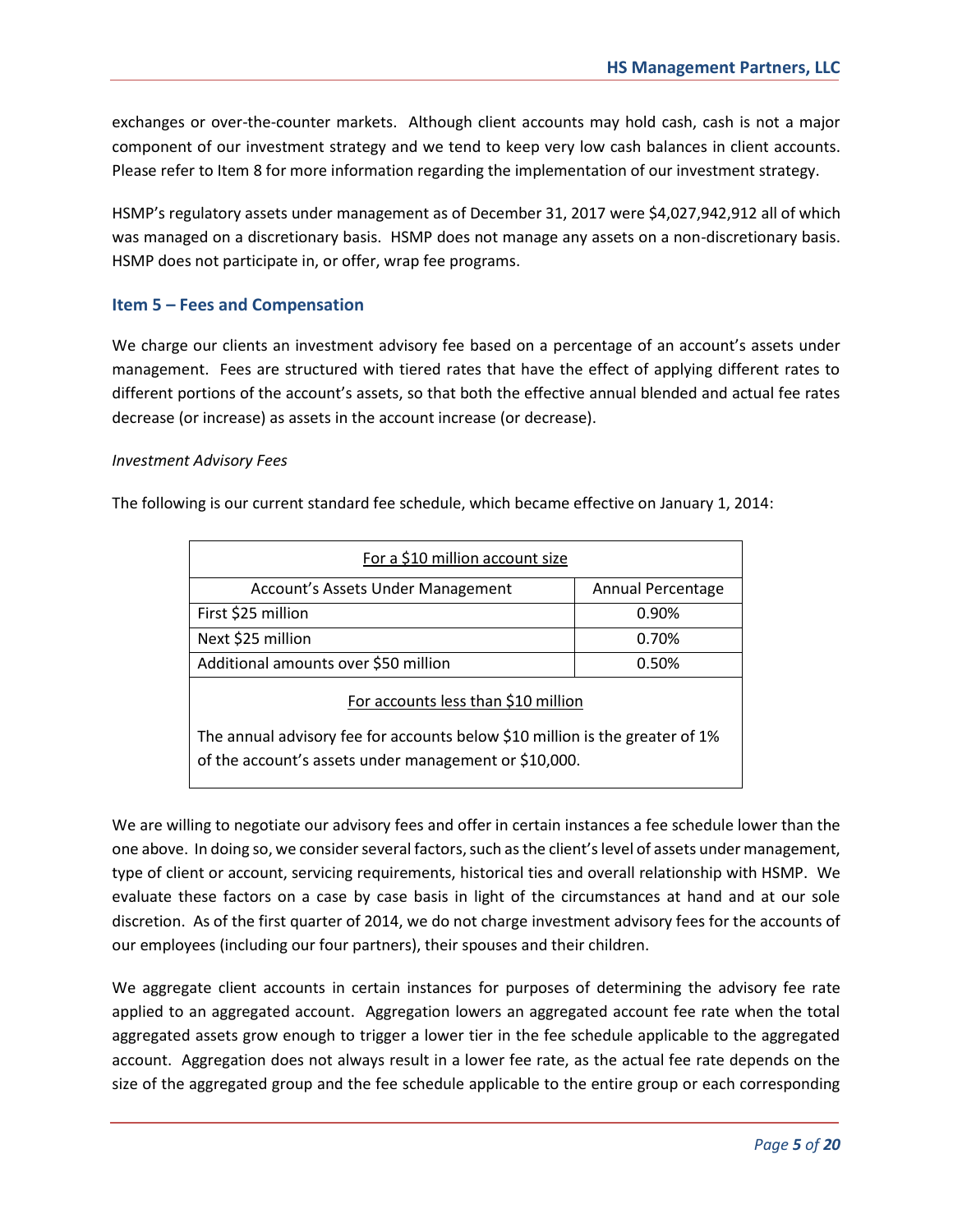account in the group. We typically aggregate accounts of the same client and of the same family, and generally aggregate accounts of those clients that have close corporate or institutional ties among them. We are also willing to aggregate some accounts of unrelated clients that come to us from the same institution as long as the institution has a contractual arrangement with its clients granting the institution full discretion to appoint investment advisers for the institution's clients, and other conditions are met such as account size.

Similar client accounts can be billed different fees for several reasons. For example, accounts are billed based on our standard fee schedule, or on the fee schedule applicable at the time the account was opened. In addition, accounts can have a negotiated rate and/or be aggregated as explained above. Charging different fee rates to different accounts poses a conflict of interest for HSMP, in that it provides HSMP a financial incentive to favor those clients that pay us the most in fees. We aim to mitigate this conflict through the implementation of our sole investment strategy and brokerage practices, through which we endeavor to treat all accounts fairly over time without regard to differences in fees or other benefits that might flow to us. See Items 4 and 8 for an explanation of our investment strategy, and Item 12 for a discussion of our order aggregation and allocation processes.

#### *Payment of Investment Advisory Fees*

Advisory fees are billed quarterly in arrears. For purposes of fee calculation, unless agreed otherwise, the market value of an account's assets under management is determined on the last business day of each calendar quarter or on the date an account is terminated, as valued in our internal portfolio accounting system (this valuation may differ from a client's custodian valuation). In some cases, when operationally feasible and in our sole discretion, we accommodate clients who prefer a different method of calculating their account value for billing purposes, such as when a client requests that the billing be based on the client's custodian's market value, or on an average of each month-end value during the billing period, or on the end-day market value.

Fees are adjusted and prorated, as applicable, where changes to the account occur mid-billing cycle. For example, fees are adjusted and/or prorated for clients' deposits and withdrawals during the billing period. Fees are also adjusted and/or prorated for accounts opened or closed during the corresponding quarter to reflect the number of days in the quarter that the account was under our management.

Clients can elect to either be billed directly for advisory fees or authorize us to direct debit the fees from their accounts, provided direct debit is operationally possible by the account custodian. If direct debit is authorized by a client, we will send the client, only at the client's request, a copy of the fee invoice showing the amount deducted; this amount should also be reflected on the custodian's account statement. If direct debit is not authorized by a client, we will send the client or the party designated by the client (such as the account custodian, or the client's accountant or consultant) a fee invoice generally due within twenty calendar days upon receipt. Our fee invoice indicates the account's assets under management, the annual fee percentage applied, any adjustment or proration applicable for the corresponding billing period, and the total amount of fees due or deducted, as applicable.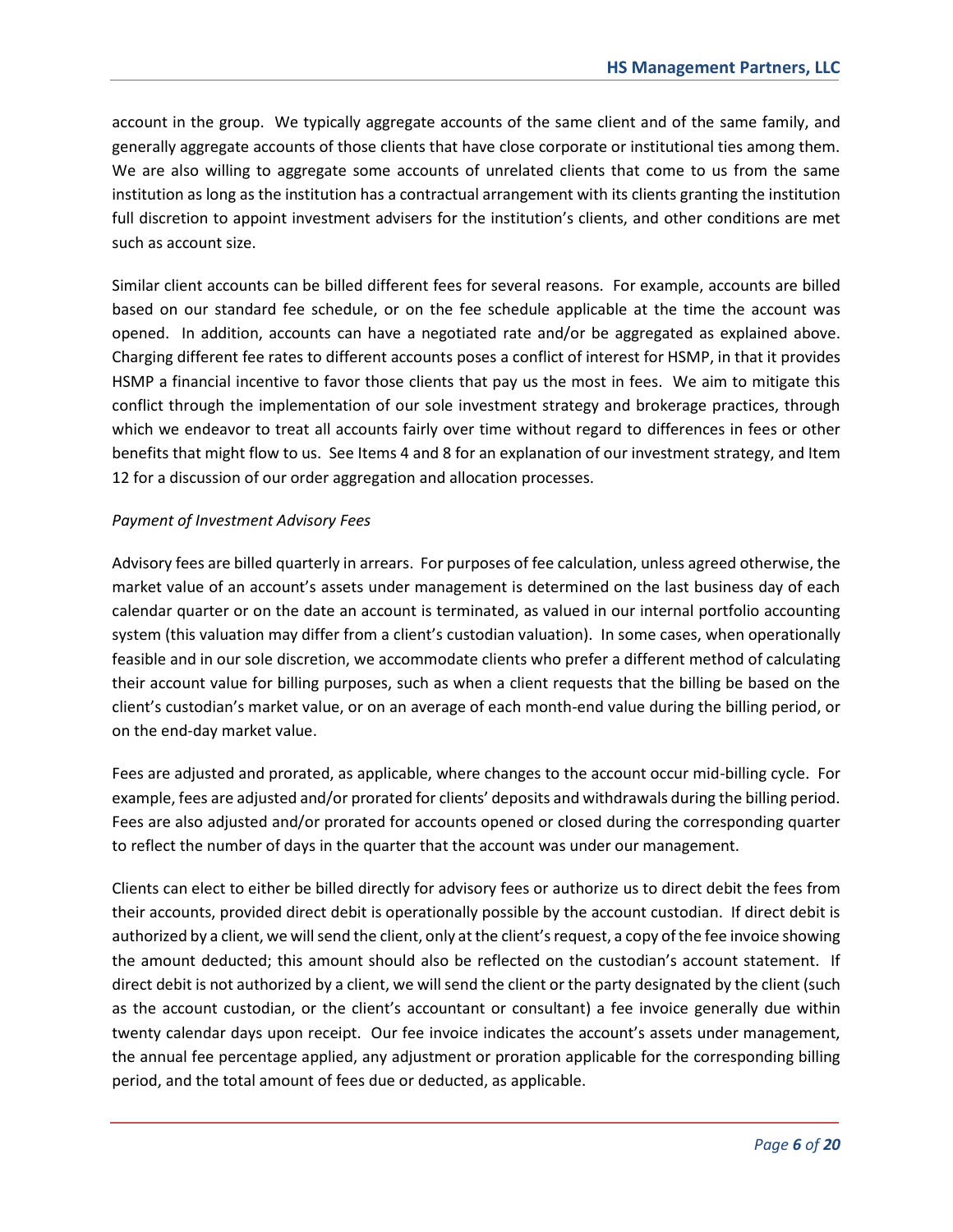#### *Other Fees and Expenses*

In connection with HSMP's advisory services, clients will incur and are responsible for the commissions and other transaction expenses charged by broker-dealers for executing trades in the client's account. In addition, clients incur and are responsible for the fees and expenses charged to them by custodians, money market mutual funds and other third parties. Our advisory fees are exclusive of, and in addition to, any fees and expenses charged by broker-dealers, custodians, money market mutual funds and other third parties. Except for soft dollars, we do not derive any financial benefit from such other fees and expenses. We use client commissions to obtain soft-dollar research and brokerage products and/or services. Please refer to Item 12 for additional information regarding our brokerage practices.

#### **Item 6 – Performance-Based Fees and Side-By-Side Management**

HSMP does not charge performance-based fees (fees based on a share of capital gains on or capital appreciation of the assets in client accounts). Our investment advisory fees are based on a percentage of an account's assets under management as described in Item 5.

#### **Item 7 – Types of Clients**

We manage advisory accounts primarily for charitable organizations (such as endowments and foundations), high net worth individuals (including family offices), pension and profit sharing plans, and corporations. We also act as a sub-adviser for other investment management firms with respect to assets of registered investment companies, and advise pooled investment vehicles (including domestic private funds and offshore funds). Most of our clients are domestic and some are foreign, and we manage assets for both non-taxable and taxable accounts.

HSMP reserves the right to accept or reject accounts of any size or type.

#### **Item 8 – Methods of Analysis, Investment Strategy, and Risk of Loss**

#### *Methods of Analysis and Investment Strategy*

HSMP applies a focused, bottom-up, fundamental approach to growth equity portfolio management. We analyze company business models and evaluate their long-term potential by accessing Street research and publicly available information, such as company conference calls, press releases, SEC filings and other research. We seek to identify the key factors that are unique and important to a company's attainment of projected earnings and cash flow potential. Our analysis varies by company and industry, and the process may encompass accessing industry contacts, conference calls and meetings with company management, on-site visits, and/or attending industry conferences. We do not use expert networks.

Suitable investment candidates for us typically include companies that we believe possess: strong management teams, attractive business models, enduring competitive advantages, high free cash flow characteristics, broad geographic platforms, and/or strong, albeit reasonably attainable, earnings and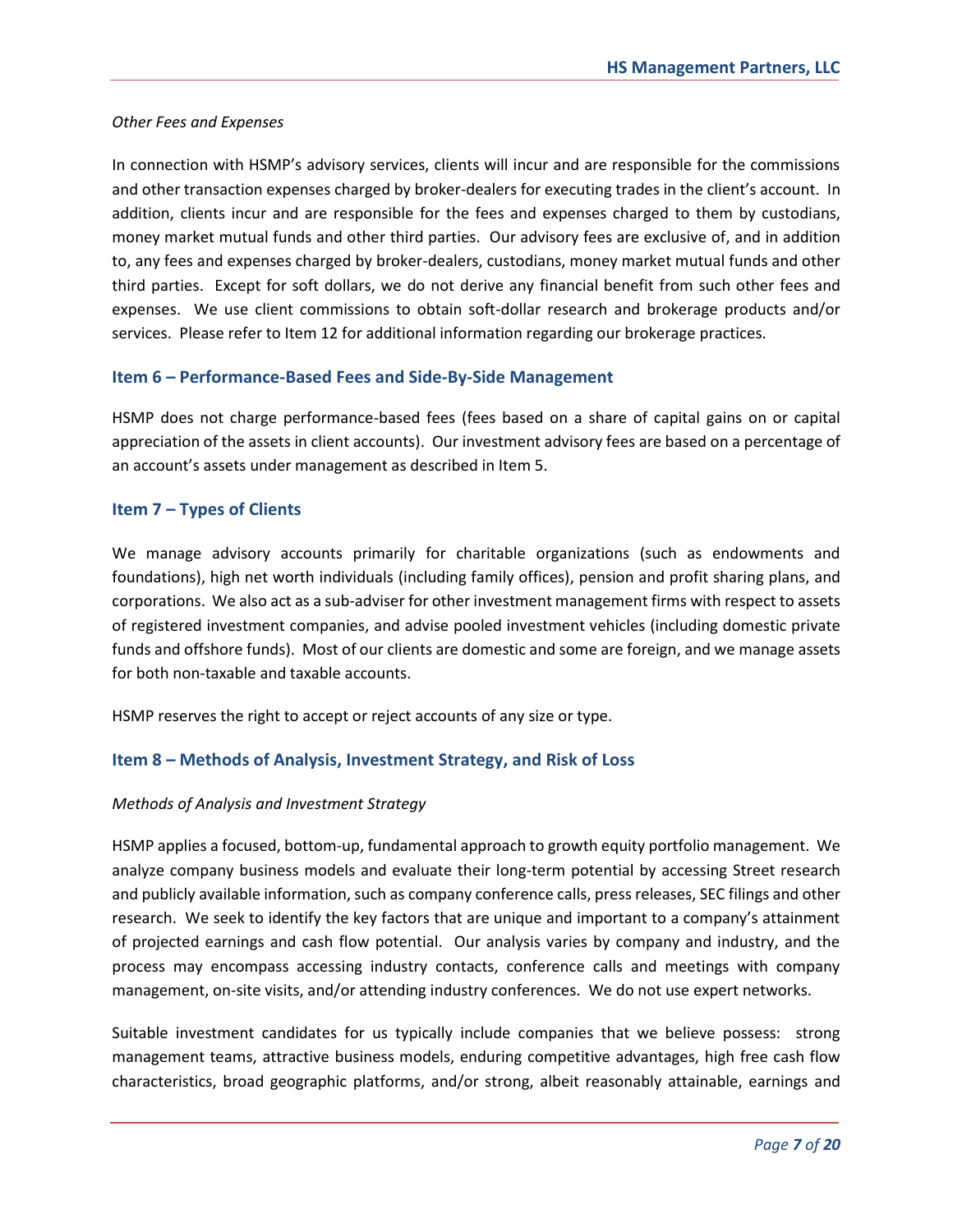cash flow prospects. In addition to established, leading companies that we have known for many years, we seek to identify "up and coming" candidates that we think meet our quality criteria. Examples include businesses that in our opinion have substantial assets and promising new leadership, companies that we believe have been freed of legacy issues, franchises moving from niche markets to mainstream, and/or companies with exciting new products and/or services.

An idea with attractive investment potential is placed on our Focus List, which consists of 50 companies, including companies in which we invest and companies that we are considering for investment. Our Focus List helps us track and compare existing and potential investment candidates based on certain metrics estimated by HSMP, and it is from this List that we select those companies that will ultimately be included in client portfolios. If a company's fundamentals appear strong and validated by HSMP's qualitative and quantitative analysis, and if we find the valuation of its shares attractive, we may initiate a position in the stock. The investment team works in a cohesive and collaborative manner, and Harry Segalas, as our Chief Investment Officer ("CIO") and our sole Portfolio Manager, makes all final portfolio decisions.

Three primary considerations influence our decision to fully or partially sell a stock position: (1) if there is a loss of confidence in a company's business model or its ability to realize the earnings stream as we previously anticipated, (2) if a stock looks richly priced based on our valuation tools and growth assumptions, or (3) if a better investment opportunity is identified. A change in company fundamentals typically results in a liquidation of the shares, whereas sales prompted by valuation considerations and/or a better investment opportunity might be incremental in nature.

In implementing our investment strategy, we typically build a concentrated portfolio with a hard cap on company names and with an aim to keeping our client's capital nearly fully invested. Client accounts generally hold 20 to 25 companies, although in certain circumstances they may hold more or less names. Cash is not a major component of our strategy and we tend to keep very low cash balances in client accounts. Although we primarily invest in domestic securities in the form of common stock, client portfolios can include foreign issuer equity securities in the form of American Depository Receipts (both sponsored and non-sponsored) or Ordinary shares. As bottom-up, fundamentals-first investors, we do not maintain limits on industry or sector weightings, and while we do limit portfolio positions by company, clients' portfolios are likely to be significantly concentrated by sector, industry and/or geography, among other factors (for example, clients' portfolios can have over 50% exposure to the consumer discretionary, consumer staples and/or technology sectors). We take an incremental approach to actively managing client portfolios. Our annual portfolio turnover rate has ranged generally between 65% to 95% (measured in dollars), and is comprised of new names and incremental changes to existing positions. While our investment strategy drives our investment decisions, when implementing it, we try to take into consideration the tax status of an account in certain instances when possible.

#### *Risk of Loss*

Investing in equity securities involves significant risks that clients should be prepared to bear, including the risk of loss of the original amount invested. This Brochure does not list every potential risk associated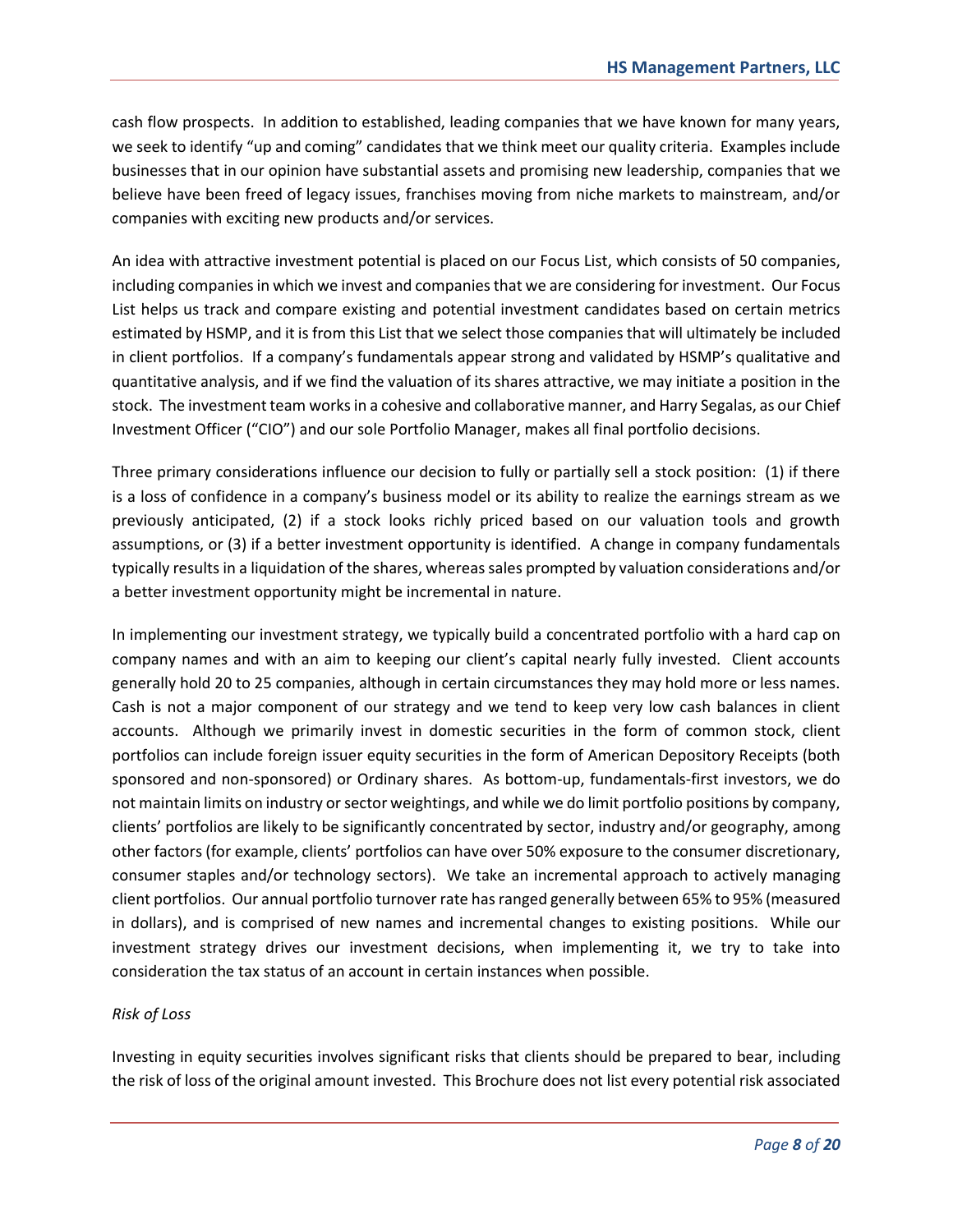with the investment strategy implemented by HSMP for its client accounts. The following are some material risks applicable to our investment strategy:

 Active Management Risk. Our portfolio strategy has resulted in an annual turnover rate of generally between 65% to 95% (measured in dollars). Active management is consistent with our investment strategy and incremental trading approach, and will increase commissions or other transactions costs that can impact performance over time. Portfolio turnover can also result in shortterm capital gains, which can reduce the after-tax return for taxable clients.

 Concentration Risk. Our investment strategy involves a high concentration in certain market sectors, industries, geographic regions or issuers and limits the number of portfolio holdings to generally 20 to 25. A concentrated account has the potential to be subject to greater risk than a more diversified account.

 Consumer Discretionary, Consumer Staples and Technology Sectors Risk. Our client portfolios are concentrated in these sectors, which are particularly sensitive to changes in consumer spending and preferences. In addition, participants in these sectors tend to be well established companies with many resources, making these industries highly competitive. Moreover, the technology industry is very sensitive to rapid and often unforeseeable innovation, and product obsolescence. As such, investments in these sectors can be more exposed than others to volatility in price and investor confidence.

 Cybersecurity Risk. Like most investment advisers, we rely on technology to perform our functions. This means that trade processing, portfolio accounting, client servicing and other operational tasks are susceptible to disruption during events such as power failures, Internet unavailability and telephone outages. In addition, our network and our client data are vulnerable to nefarious acts including hacking directly into our network or through third-party providers such as custodians, broker-dealers, software providers or network administrators. A breach in cybersecurity can impact our hardware, software and confidential information we hold, and can result in financial losses and reputational damage, as well as legal and regulatory consequences. We have taken what we believe to be reasonable precautions to maintain our ability to conduct business in the presence of such events or acts, and to protect the functionality of our networks and the confidentiality of our client data. However, no measures can eliminate cybersecurity risks completely and HSMP will endeavor to notify affected clients, as appropriate, if we experience a cybersecurity related incident.

 Equity Securities Risk. We invest in equity securities and the value of the assets in an account can decrease, potentially dramatically, in response to many factors, such as general economic conditions, changes in interest rates, fluctuations in foreign currencies, and national or international political, social, governmental, tax, legal, regulatory and economic events. These factors, among others, can negatively impact a particular company's financial situation, result in unanticipated poor performance of some companies in certain geographical regions or economic sectors or industries, and/or adversely affect the stock market in general or overall market sentiment. Moreover, U.S. and non-U.S. stock markets have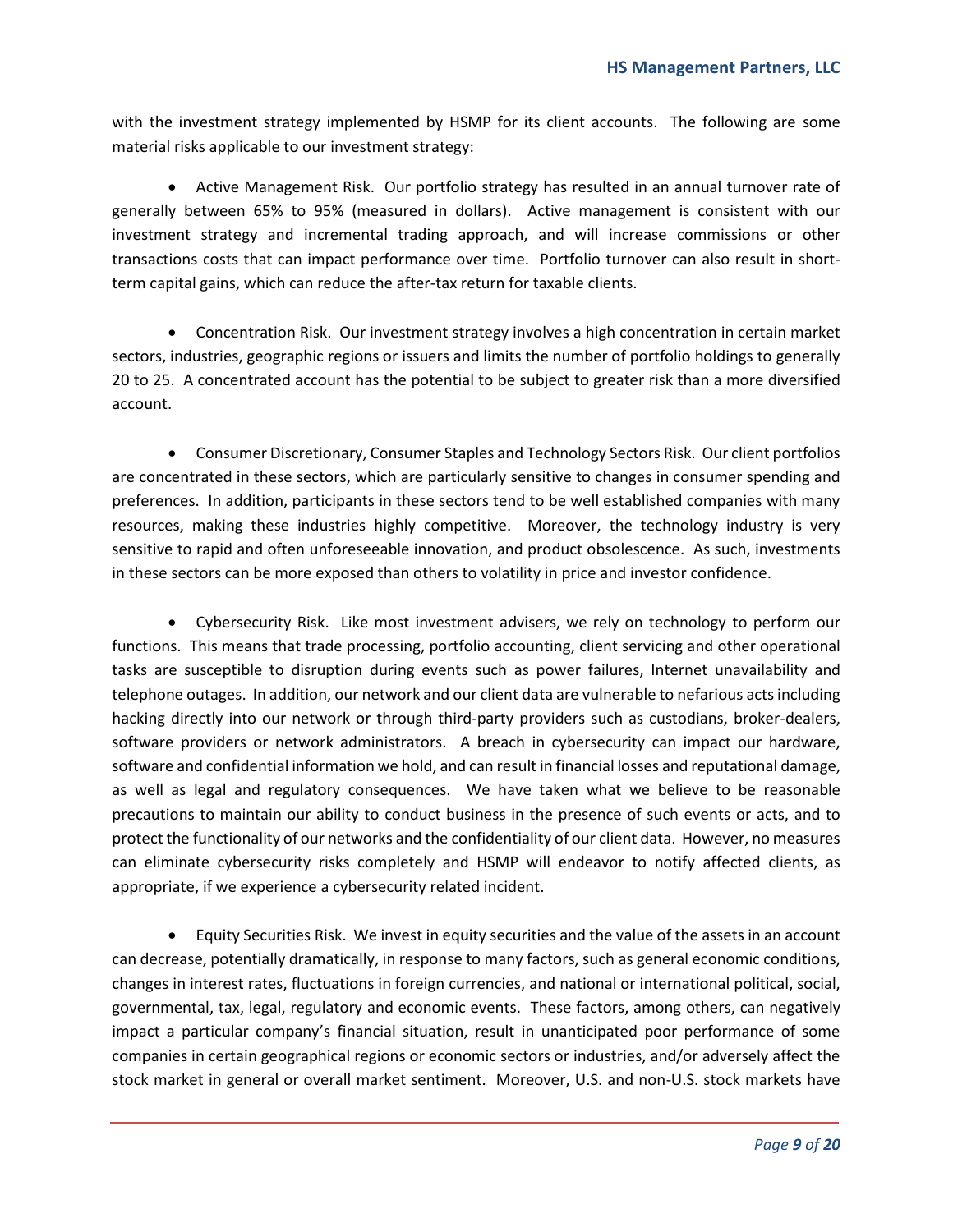experienced periods of substantial price volatility in the past and can do so again in the future. In addition to general market conditions, a company's performance can be negatively impacted by such factors as poor execution by company management. Furthermore, it is possible that we misinterpret general market or company specific conditions when we make an investment decision.

 Foreign Security Risk. Our client portfolios generally include foreign companies. Investing in foreign companies through American Depository Receipts or Ordinary shares exposes client accounts to events that can exclusively impact either type of security with respect to foreign countries, regions and/or their currencies. In addition, client account performance can be negatively affected by foreign currency exchange rate fluctuations; HSMP does not employ a hedging strategy to mitigate such risk.

 Legal and Regulatory Risk. HSMP is a registered investment adviser regulated by the SEC. As a regulated entity, changes in laws or regulations can impact our ability to operate our business.

 Low Cash Balances Risk. Our investment strategy generally involves maintaining low levels of cash (including cash equivalents selected by the client or the client's custodian) in client accounts, meaning client accounts are typically nearly fully invested. Therefore, client portfolios will likely be more impacted by market fluctuations than portfolios that are less invested and keep more cash available. In addition, client withdrawals of cash from an account may require the sale of securities at a time when prices may not be favorable.

 Market Capitalization Risk. Although we typically invest in large capitalization companies, we have demonstrated a willingness and ability to go down the capitalization scale. When moving down the capitalization scale, security liquidity risk generally increases.

• Reliance on Key Personnel Risk. Our CIO and sole Portfolio Manager is considered a key person with respect to our investment strategy. Although other experienced Firm-partner members of the investment team are capable of making investment decisions, the unforeseen absence of our CIO can impair, at least temporarily and to some degree, our ability to successfully implement our investment strategy.

#### **Item 9 – Disciplinary Information**

HSMP and our management persons have not been involved in any legal or disciplinary action that would require disclosure under this Item 9.

#### **Item 10 – Other Financial Industry Activities and Affiliations**

Neither HSMP nor any of its management persons is registered or has an application pending to register as a broker-dealer, registered representative of a broker-dealer, futures commission merchant, commodity pool operator, commodity trading advisor, or an associated person of these entities. HSMP has no affiliated entities and our management persons are not affiliated with any financial institution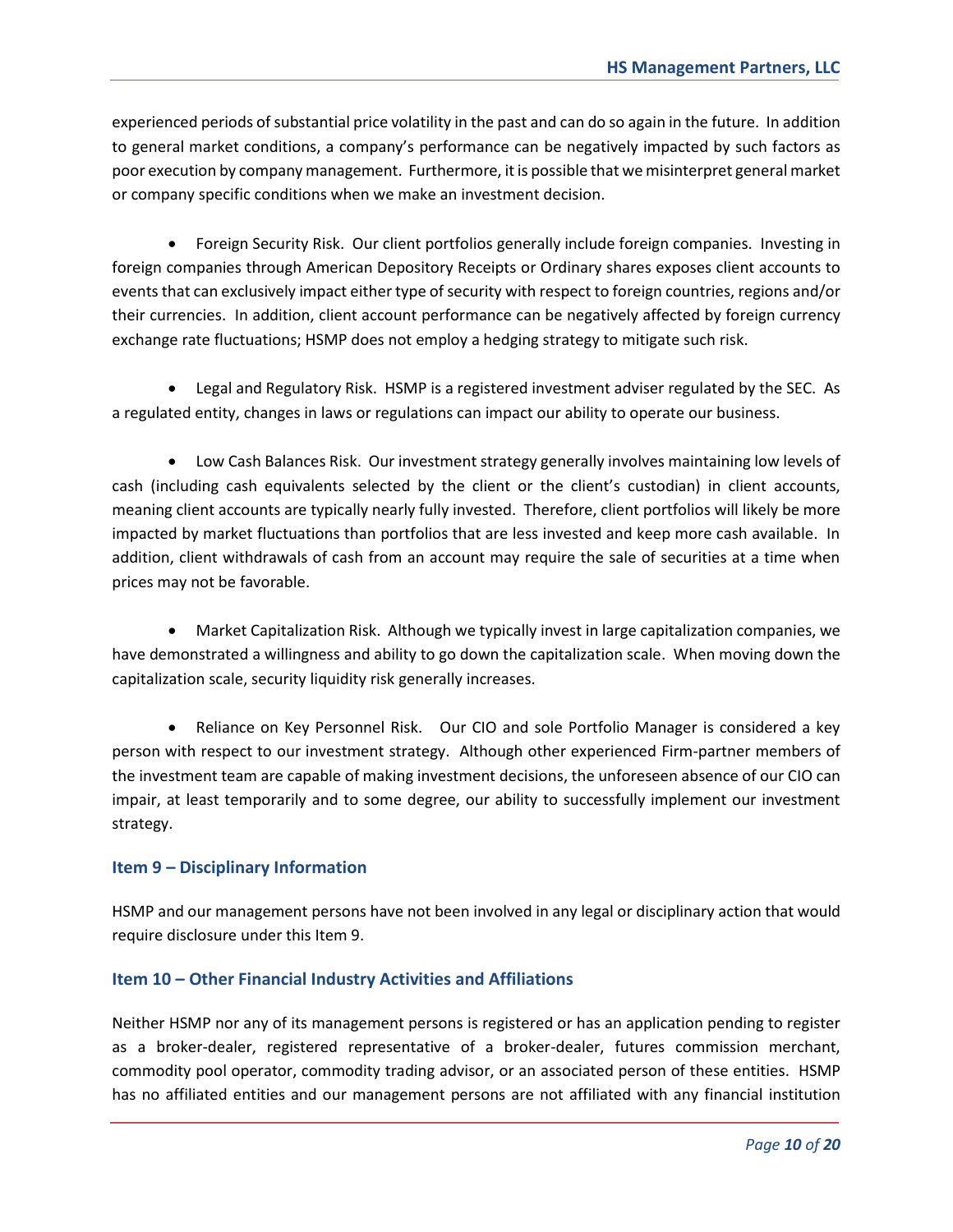including banks and broker-dealers. We do not recommend or select other investment advisers for our clients.

#### **Item 11 – Code of Ethics, Participation or Interest in Client Transactions, and Personal Trading**

#### *Code of Ethics and Personal Trading*

HSMP has adopted a Code of Ethics as required under Rule 204A-1 of the Advisers Act and Rule 17j-1 of the Investment Company Act of 1940 ("Investment Company Act"). In our Code, we set forth the ethical standards of business conduct that our employees must follow based on our fiduciary duties and applicable federal laws and regulations. Our Chief Compliance Officer ("CCO") reviews our Code at least annually and updates it as appropriate. All of our employees must attest to reading and understanding the Code when they join the Firm and annually or whenever it is materially amended thereafter. Clients and prospective clients can request a copy of our Code of Ethics. Requests should be sent in writing to our CCO at our address listed on the cover page of this Brochure.

Our Code prohibits our employees from trading on material nonpublic information for both client and employee personal trading. When an employee believes that he/she has had access to material nonpublic information, the employee must refrain from using or communicating that information and must promptly inform the CCO. We will then take appropriate action, which may include placing the related company on our Restricted List. This list contains stocks in which transactions are prohibited in client accounts and employees' personal accounts not managed by us, without prior written approval from our CCO and our President.

Our Code also includes certain requirements with respect to personal trading. Employees must submit personal holding reports annually and personal transaction reports quarterly to our CCO. Employees must also obtain written pre-clearance on certain personal security transactions, such as when they buy a stock in their personal accounts not managed by HSMP. In addition, employees are not permitted to purchase, in their personal accounts not managed by HSMP, securities that appear on our Focus List. Personal trading is also subject to certain blackout and holding periods.

#### *Participation or Interest in Client Transactions*

HSMP manages accounts for employees and their family members. Our employees, their spouses and their children do not pay an advisory fee, but their accounts are managed according to the same equity strategy we use for all our other clients. As a result, employee accounts will generally hold the same securities as our other clients, and where trades are aggregated, our employee and related accounts will generally participate in the same transactions on an aggregated basis.

Managing accounts for our employees and their family members alongside accounts for our other clients gives rise to a conflict of interest in that it creates an incentive for us to favor our employee and related accounts over our other client accounts. We aim to mitigate this conflict of interest through the implementation of our trading and allocation guidelines. Our trade orders specify in writing the identity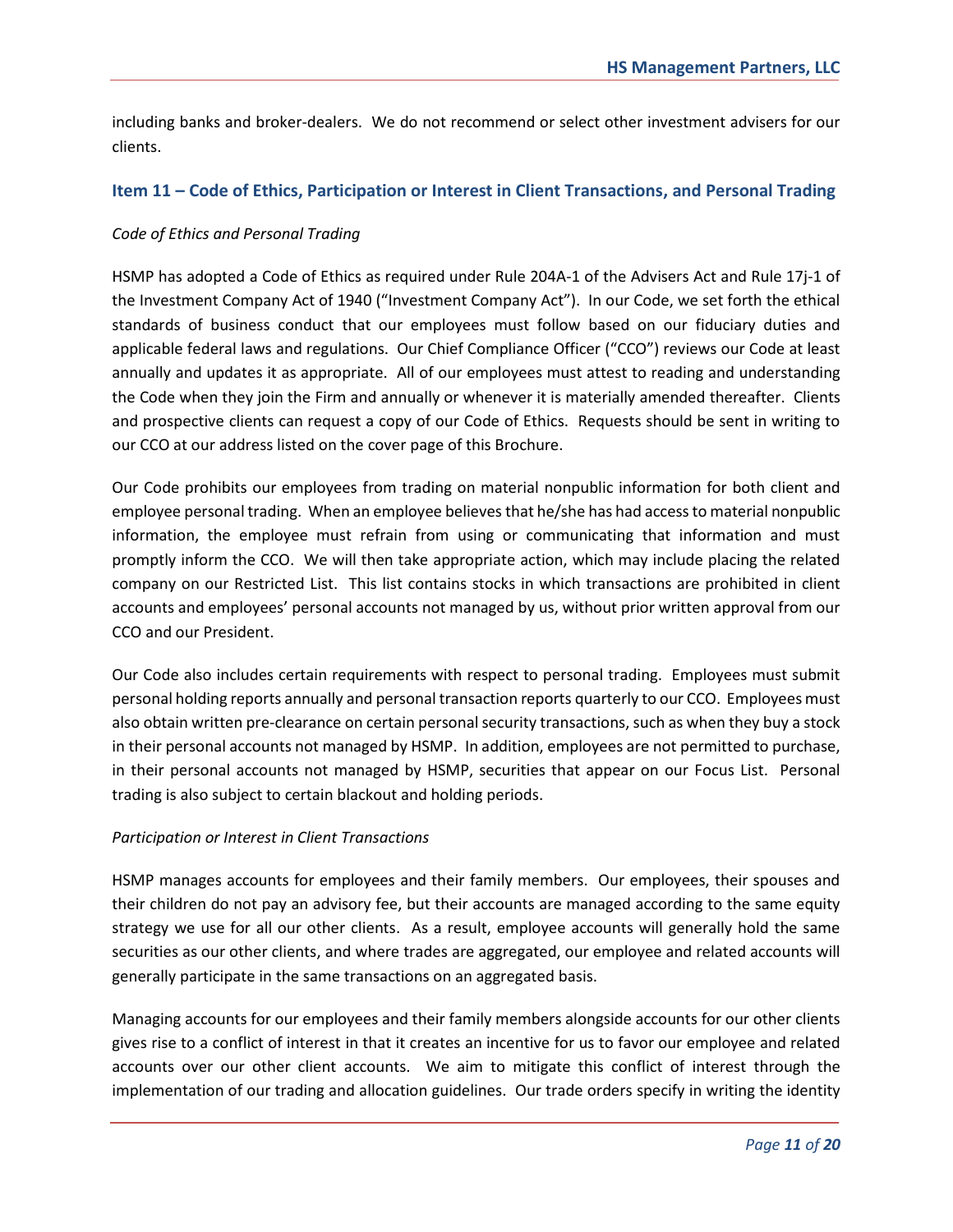of the client or trading group, and our trading and allocation guidelines primarily focus on account size and type, account restrictions, target percentage holdings, and available account cash, among other factors, regardless of employment status. Absent certain circumstances like client restrictions and directed brokerage, employee accounts will generally participate in the same aggregated brokerage orders as our other clients at the same average price and brokerage cost (for more information regarding aggregation and allocation please refer to Item 12). Moreover, we typically invest in highly liquid stocks; therefore, participation of employee accounts in an order is unlikely to materially affect the price or availability of shares for our other clients.

We do not participate in principal or cross transactions. We do not, acting for our own account, buy or sell securities from or to our client accounts. In addition, we do not arrange for securities to be bought or sold directly from one client account to another client account. All purchases and sales for client accounts are sent for execution to our selected broker-dealers, none of which is affiliated with us.

#### **Item 12 – Brokerage Practices**

#### *Best Execution*

HSMP's discretionary investment authority includes selecting executing broker-dealers and negotiating commission rates for transactions in client accounts; however, clients are responsible for selecting a custodian with which to custody their assets. Our Best Execution Committee ("Committee") approves, reviews and removes broker-dealers from our Approved Broker-Dealer List ("List") (the list of brokerdealers that the Committee has approved for trading), ranks the broker-dealers on the List and establishes and adjusts our annual commission brokerage budget, and generally assesses the overall quality of execution our clients receive. The Committee meets each quarter or more frequently, as needed. It is comprised of our President, Director of Research, CCO, Senior Vice President of Investments & Manager of Operations, and Senior Vice President of Trading. The Committee may also include a senior member of the Investment Team and may consult from time to time with our sole Portfolio Manager as it deems appropriate.

When evaluating broker-dealers for inclusion in or exclusion from the List, and when ranking them and establishing or adjusting our annual commission brokerage budget for each approved broker-dealer, the Committee considers various factors. These factors include the overall quality of the soft-dollar research or brokerage products or services provided, execution efficiency, commission rate, promptness and accuracy of their back-office operations in terms of clearance, settlement and support, and financial stability of the broker-dealers based on their reported public information (only when a broker-dealer is added to the List and annually on a calendar basis).

Not all factors are contemplated to the same degree or have the same influence. In fact, the Committee will give soft-dollar research or brokerage products or services the highest weight if it believes that all other factors are competitive and that the amount of client commission paid is reasonable in light of the value of the soft-dollar products or services provided. Furthermore, when placing trade orders, our trader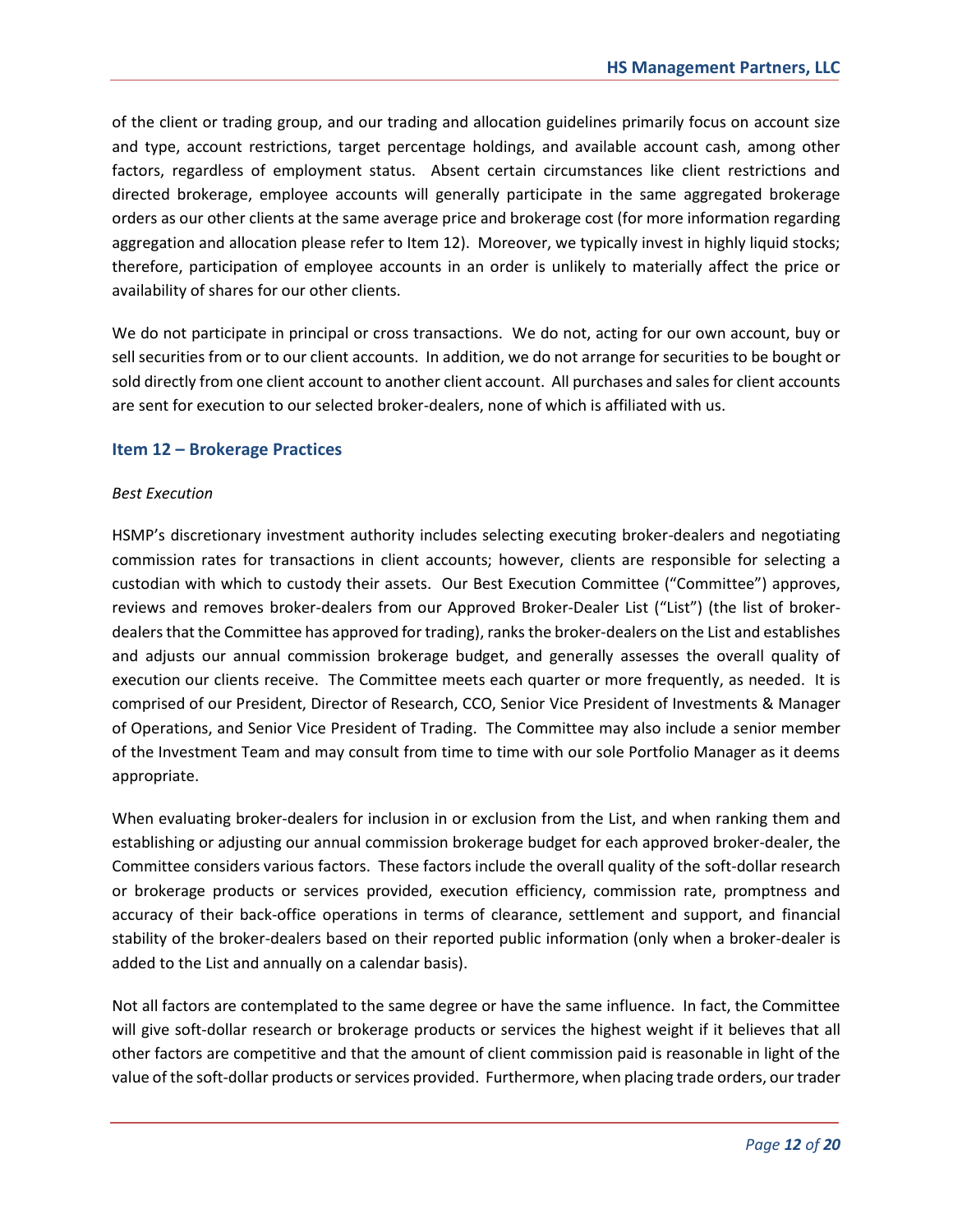is guided by our commission brokerage budget and also considers other relevant factors in the particular circumstances at hand, such as our trading procedures, the size of the order, the type of security, and market conditions. In addition, and as a measure of the overall quality of the execution provided by our approved broker-dealers, the Committee reviews our comparison of the execution prices obtained for our clients versus the VWAP (volume weighted average price for all trades executed in the market for a given security on a given day) during our sampled period.

#### *Soft Dollars*

In return for the trade commissions that our clients pay, broker-dealers typically provide to us certain research products and services, and can also provide to us certain brokerage products and services, both proprietary (created or developed by the broker-dealer) and third-party (created or developed by a thirdparty other than the broker-dealer), that we consider valuable in our investment decision-making or trade execution responsibilities. This type of arrangement is referred to as soft dollars because we pay using client commissions instead of the Firm's own money. HSMP therefore benefits from client commissions because it does not have to produce or pay for the research and brokerage products or services that it obtains with soft dollars.

In fact, we typically use a broker-dealer who provides what we consider valuable soft-dollar proprietary or third-party research or brokerage products or services, and securities transaction services, even though a lower commission is charged by other broker-dealers, including those who offer no soft-dollar research or brokerage products or services, and minimal securities transaction assistance. In other words, clients very likely pay commissions higher than those charged by other broker-dealers in exchange for the softdollar benefits that we receive (client commissions will be higher than those charged by execution-only broker-dealers). We use soft dollars if we believe that the investment research and brokerage products and services we obtain provide lawful and appropriate assistance to us in performing our investment decision-making or trade execution responsibilities on behalf of our clients.

All the products and services that we receive with soft dollars are eligible under the safe harbor provisions of Section 28(e) of the Securities Exchange Act of 1934. Examples of the soft dollar research we receive include eligible reports and publications, analysis and forecasts, research oriented computer software, attendance at seminars and conferences, and discussions and meetings with research analysts and company management (we do not use expert networks). Examples of the soft dollar brokerage we can receive include trade execution services such as software that assists us in effecting securities transactions and performing functions incidental to trade execution. We do not use client commissions to pay for any services or products related to the administration of the Firm.

If a product or service is used for mixed purposes (meaning some components are used for soft-dollar eligible products and services, but some components are used for other non-eligible purposes), we face a conflict of interest to the extent we have an economic incentive to use the product or service for noneligible purposes even though it is paid for with soft dollars. However, in the case of mixed uses, we will make a good faith determination as to which portion of the product or service is eligible to be paid for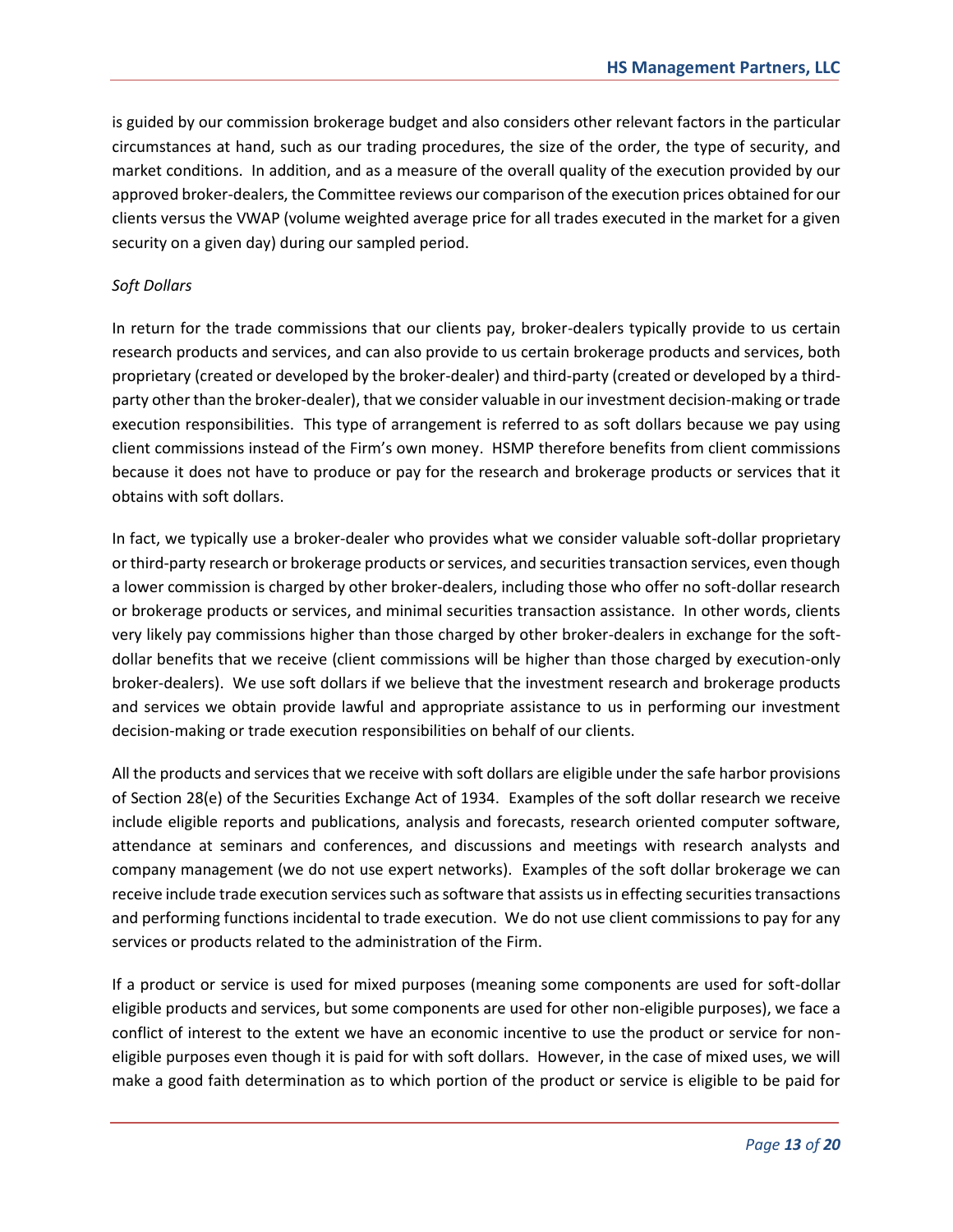with soft dollars and which portion must be paid for from the Firm's own resources. We will keep records regarding our allocation, which are reviewed periodically as part of our effort to monitor compliance and mitigate any conflicts posed.

We apply the benefits of the soft-dollar products and services we receive to the formulation and implementation of our sole investment strategy. Thus, we believe that our use of soft dollars generally and over time benefits all clients overall without regard for the amount of commissions attributable to a single client account. For example, we do not obtain soft-dollar research or brokerage products or services from trade orders that we place according to a client commission recapture instruction, or from all the trades that take place in accounts subject to directed brokerage, which includes not only certain client accounts but also the accounts of our partners, employees and their family members that custody at Charles Schwab & Co. ("Schwab") and trade exclusively with Schwab under a Directed Brokerage Arrangement (please refer to the *Directed Brokerage/Commission Recapture* section below and to Item 15 regarding opening a custodial account with Schwab). We do not seek to allocate soft-dollar benefits to client accounts proportionately to the soft-dollar credits that each account generates.

Given that we obtain soft-dollar products and services using clients' commissions, we have an incentive to select broker-dealers based on the soft-dollar benefits they provide to us, rather than selecting those broker-dealers who provide lower cost execution to our clients. This also creates an incentive for us to cause clients to engage in more securities transactions than would otherwise be optimal for them in order to generate a larger amount of commissions, particularly considering that not all accounts generate the same amount of soft dollars and that certain accounts as noted in the paragraph above do not contribute to soft-dollar payments although they benefit from the soft-dollar products and services we obtain. To alleviate these conflicts of interest, we only accept soft-dollar benefits in accordance with the Section 28(e) safe harbor, and make a good faith determination that the commissions paid by clients are reasonable in relation to the value of the soft-dollar products and services we receive. That is, before placing a broker-dealer on our Approved Broker-Dealer List and establishing or adjusting our annual commission brokerage budget, we determine through our best execution analysis that the compensation paid, or to be paid, to that broker-dealer is reasonable in relation to the value of all the soft-dollar products and services they provide to us directly or through a third-party provider (see the *Best Execution* section above for additional information).

#### *Block Trading/Aggregation of Client Orders*

We generally combine orders from multiple client accounts and trade in aggregated blocks of securities. These accounts receive the same average price and share transaction costs on a pro-rata basis. We believe that block trading allows us to execute trades more efficiently while reducing overall commission charges to clients. Trades executed outside the block could incur higher commissions and receive higher or lower execution prices. Please refer to the discussion on directed brokerage below for more information.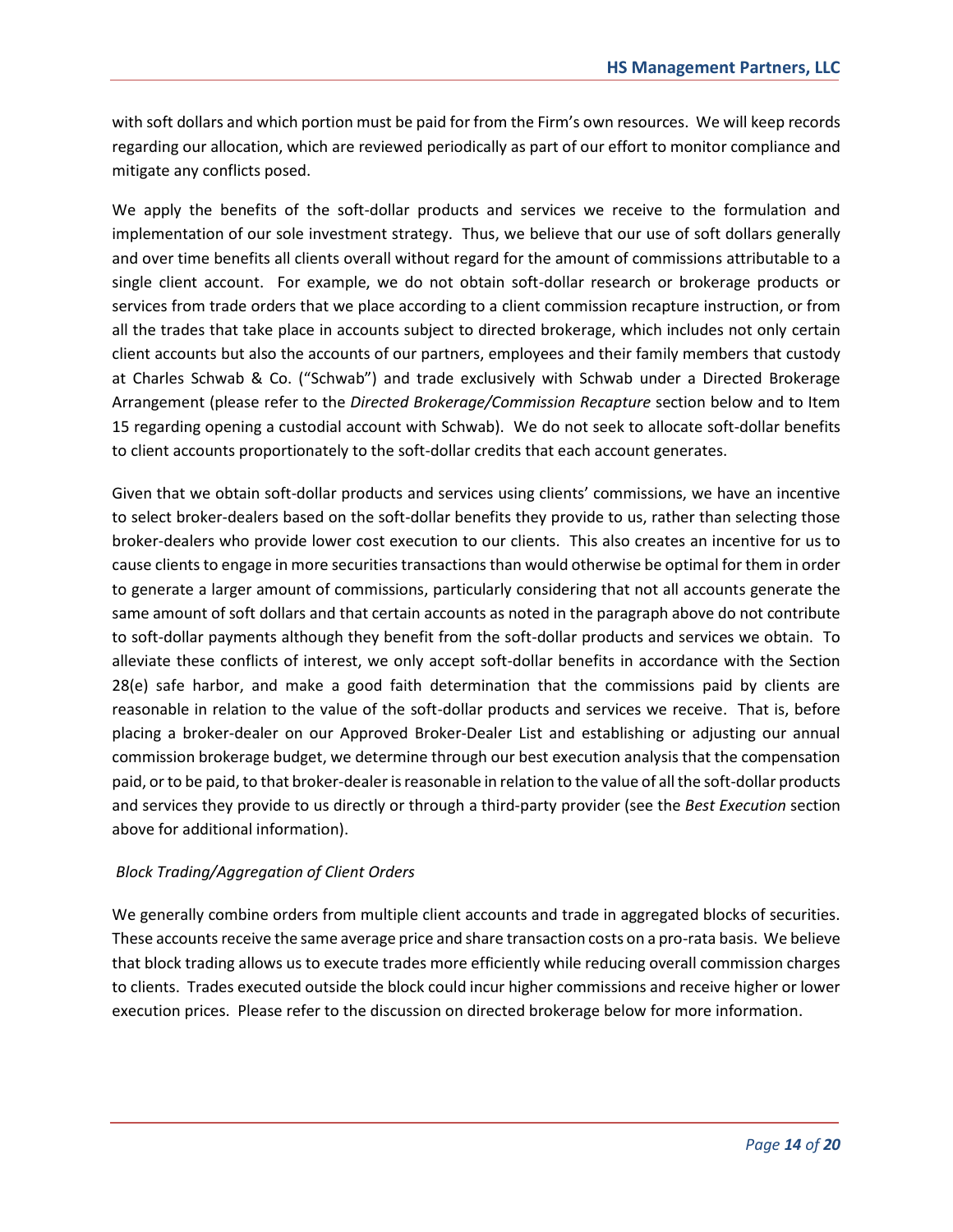#### *Allocation of Orders*

Our trade order instructions specify the client or trading group to which an order refers, and typically indicate the target percentage weight for the particular security (rather than the number of shares). We place accounts in trading groups; our main trading groups are non-taxable and taxable, and those labeled based on certain common or significant client restrictions (while our investment strategy drives our investment decisions, when implementing it, we try to take into consideration the tax status of an account in certain instances when possible). Actual participation in an order depends on several factors (even within the same trading group), such as client restrictions, existing percentage weighting for the traded security and cash available in each account, as well as our imposed per-order share minimums (ranging anywhere from 5 to 100 shares, depending on the price). After all orders in a security are completed, we endeavor to allocate shares among participating accounts on a pro-rata basis.

Although most of our orders are allocated on a pro-rata basis, there are instances when pro-rata allocation is not feasible. In cases when an order is partially filled, we try to allocate pro-rata by adjusting the target percentage weight of the order. If residual shares remain, we generally increase the allocation for those participating accounts whose percentage weight (using the new adjusted target percentage) will not be significantly impacted. In cases when so few shares are executed that we believe pro-rata allocation is impracticable, we generally allocate first and fully to those accounts that are furthest away from the target percentage weight of the trade order (including the entire trading group specified in the order and not just those accounts initially participating). We generally then continue allocating in this manner until all shares are exhausted.

We believe that our allocation procedures aim to treat clients fairly over time. It is the case, however, that smaller client accounts do not participate in certain allocations because they do not have the capacity to meet our imposed per-order share minimums. In these instances, our CIO tries to bring these accounts to the desired target percentage weights over time. These accounts will likely receive a different price and commission than those accounts that participated in the original aggregated orders and pro-rata allocations.

#### *Directed Brokerage/Commission Recapture*

At our sole discretion and under limited circumstances, clients can restrict our ability to select brokerdealers by directing us to the broker-dealers with whom they want us to trade some or all orders for their accounts. We allow commission recapture on a case-by-case basis and on a set percentage of the trade orders for a client's account considering several factors, such as the account size, whether the brokerdealer is part of our Approved Broker-Dealer List, whether we believe that it is operationally feasible, and whether we determine that it will not hamper the implementation of our investment strategy. We allow directed brokerage to apply to all orders for accounts that custody at Schwab (see below). Directed brokerage and commission recapture instructions must be in writing and we reserve the right to accept them or reject them at any time and for any reason.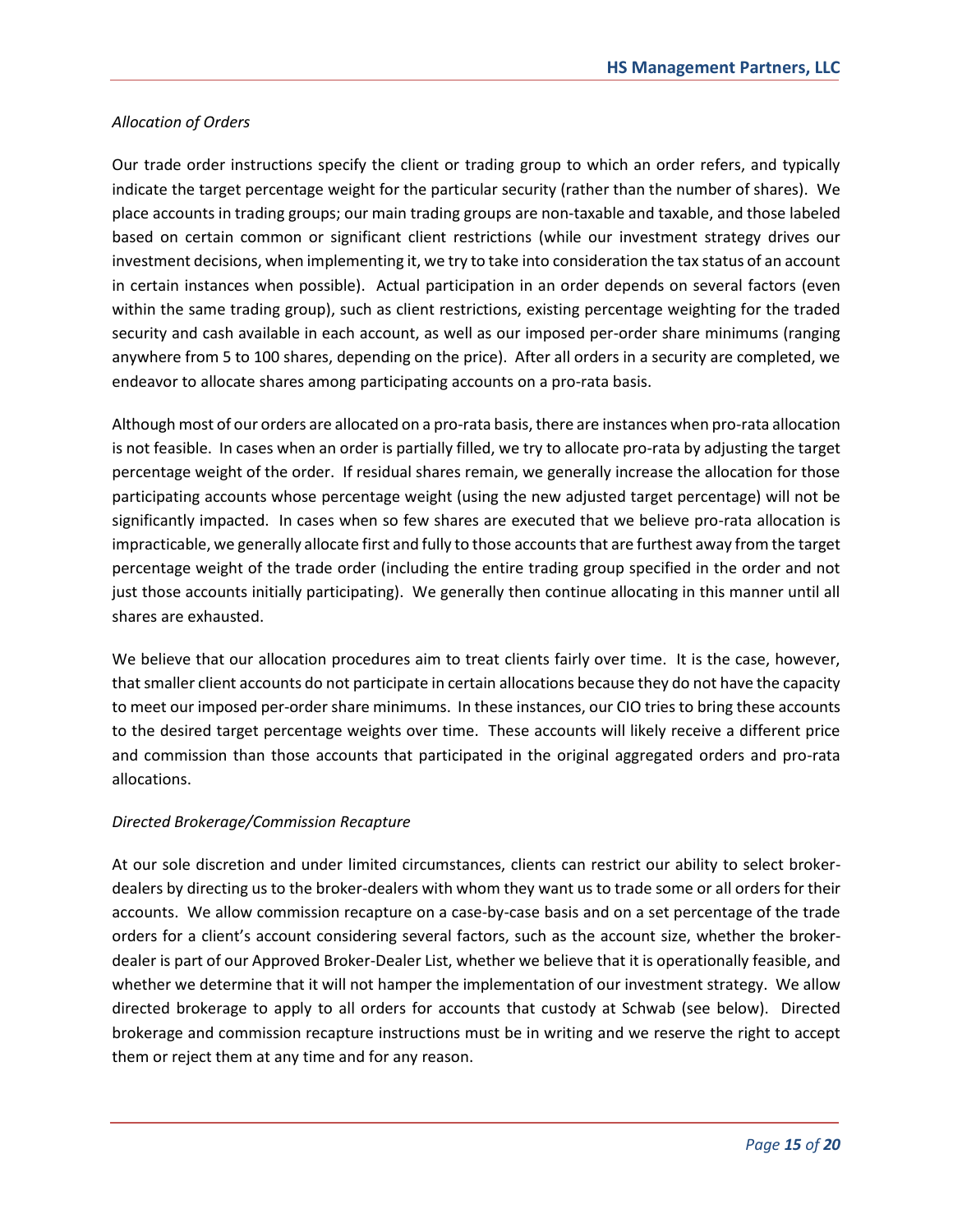When clients direct us to use a specific broker-dealer, our ability to seek best execution for these client orders is likely to be hindered and can cost these clients more money. For example, we may not be able to aggregate these client orders with those of our other clients, and as a result, these clients may pay higher commissions or receive less favorable net prices than we may have been able to obtain had we been given discretion to select the broker-dealer (see *Block Trading/Aggregation of Client Orders* above). Furthermore, we initiate orders for clients with directed brokerage or commission recapture after the aggregated orders for our other clients are placed. In an attempt to prevent favoring one directed brokerage or commission recapture client over another, we use a randomly generated weekly rotation to determine the order of execution among clients who have opted to direct brokerage.

Clients who elect to custody their account assets at Schwab will pay Schwab a trade-away fee for each trade we execute at broker-dealers other than Schwab. To avoid this fee, we offer these clients (who include our partners, employees and their family members) the option of directing us to trade exclusively through Schwab. We disclose to these clients that by signing a Directed Brokerage Arrangement we may not be able to obtain best execution for their accounts. We also disclose that they may pay higher commissions and receive less favorable prices than clients for whom we exercise discretion in the selection of broker-dealers. In addition, we disclose to them that their orders will be initiated after aggregated block-trade orders. These clients must determine independently if such a directed brokerage arrangement is appropriate for them. It should be noted that we have access to proprietary and/or thirdparty research reports from Schwab by virtue of having clients (including our partners, employees and their family members) that custody there and not based on soft-dollar commissions. Please refer to the *Soft Dollar* section above and to Item 15 regarding opening a custodial account with Schwab.

#### *IPOs*

If we were to participate in an initial public offering (IPO), we will generally follow our allocation procedures (see above). Only those accounts that have indicated in writing their eligibility will participate in an IPO.

#### *Trade Errors*

We seek to correct our trade errors as promptly as possible without disadvantaging clients or benefitting ourselves. We generally reimburse clients who suffer a material loss when we cause the error. In determining the impact of an error and in appropriate circumstances, we would normally net the gains/losses of multiple transactions (related to the same error) in a client's account and/or compare the affected client's performance against the composite or the largest account in the trading group (nontaxable /taxable). If the error was caused by a third party, we try to assist clients in addressing the issue with the responsible party although we cannot guarantee the third party's response.

#### *Other Fees*

To the extent permitted by our investment guidelines and client restrictions and/or instructions, among other factors such as operational capabilities, we may choose to transact certain foreign securities as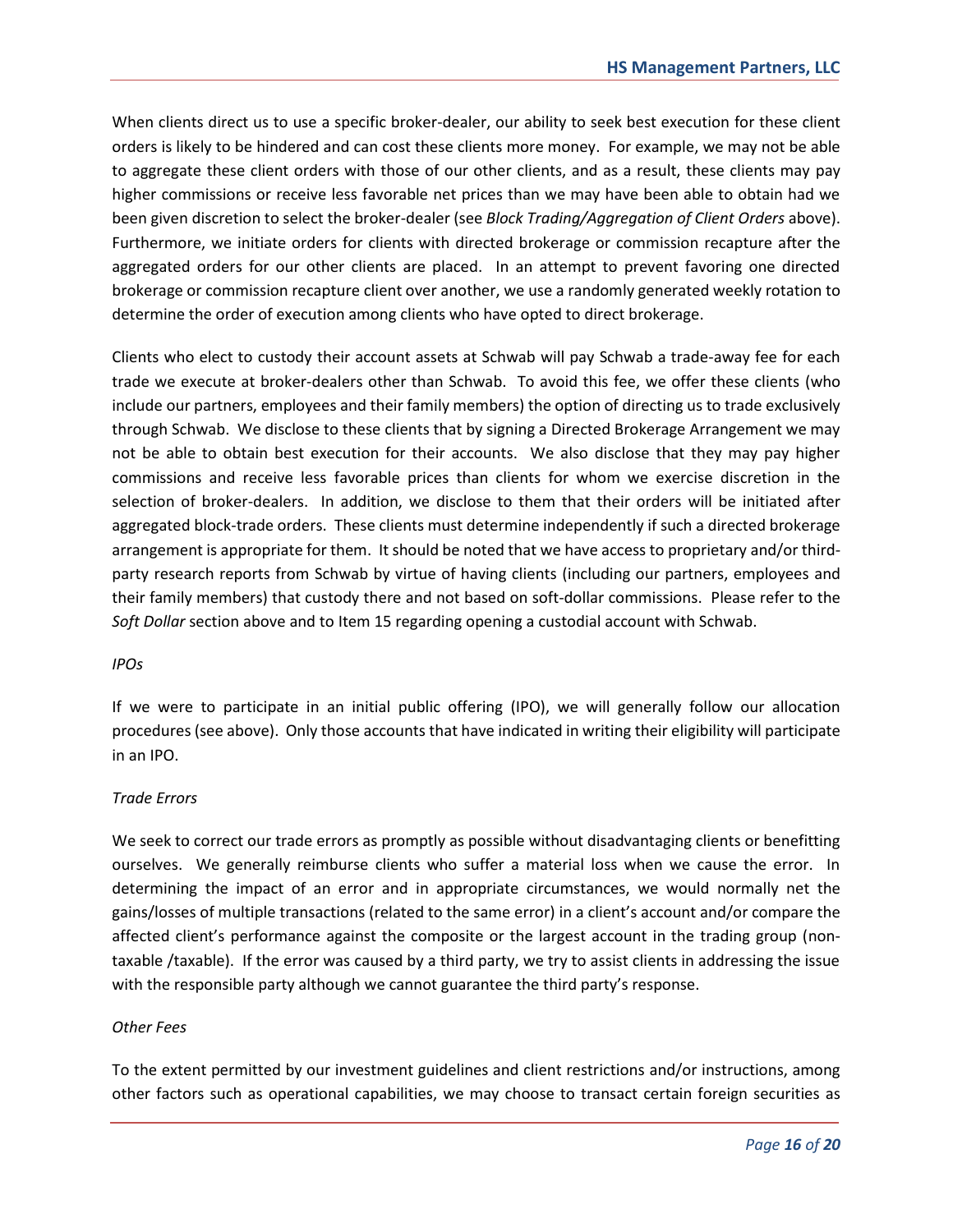either Ordinary (ORD) shares or as American Depository Receipts (both sponsored and non-sponsored) (ADRs). In certain circumstances, such as when we need greater liquidity or to accommodate the settlement requirements of client custodians, we may choose to convert between ORD shares and ADRs in some client accounts. In these cases, broker-dealers can charge our clients a fee for the conversion (generally not exceeding 5 cents per share). We will make a good faith determination in each particular circumstance as to whether conversion is in the best interest of our clients.

#### **Item 13 – Review of Accounts**

Portfolio holdings in general, in terms of following the companies in which we invest, are monitored by some members of our investment team under the direction of our CIO and in collaboration with our Director of Research, and members of our team review client accounts periodically to verify certain aspects of the implementation of our investment strategy. For example, members of our operations team, under the supervision of our Senior Vice President of Investments & Manager of Operations, generally reconcile security and cash positions for most client accounts daily, against custodian records received electronically, when operationally feasible (accounts that are not reconciled daily are typically reconciled monthly against their custodian statements). Also, our Senior Vice President of Investments & Manager of Operations generally reviews our trade inclusion report daily (for the prior trading day) with the aim of identifying accounts that have not participated in recent trades. In addition, our CCO performs a general daily, monthly, quarterly or annual review of our adherence to Firm guidelines and client restrictions as we believe appropriate. Furthermore, our CCO and our Senior Vice President of Investments & Manager of Operations generally review each account's performance versus the Firm's composite on a monthly basis, and bring significant variations to the attention of our CIO to be addressed as applicable.

We typically provide clients with quarterly written reports summarizing account performance and portfolio holdings (partners and employees do not receive reports from HSMP). More frequent reports are sent to clients at their request. Our report of portfolio holdings urges clients to carefully review and compare their HSMP positions to their custodian statements.

#### **Item 14 – Client Referrals and Other Compensation**

We do not have any oral or written arrangement to directly or indirectly compensate any person for client referrals. Except for the research and brokerage products and services mentioned in Item 12 (soft dollars) and for the research available from Schwab (see Item 15), we do not receive any direct or indirect compensation from any person, other than clients, for providing advisory services to clients.

#### **Item 15 – Custody**

HSMP does not maintain physical custody of client funds or securities; however, in certain circumstances we may be deemed to have custody. For example, some of our clients have granted us authorization to directly deduct our advisory fees from their custodian accounts. Although we do not have physical custody of client assets, we are deemed to have custody under the Advisers Act to the extent that we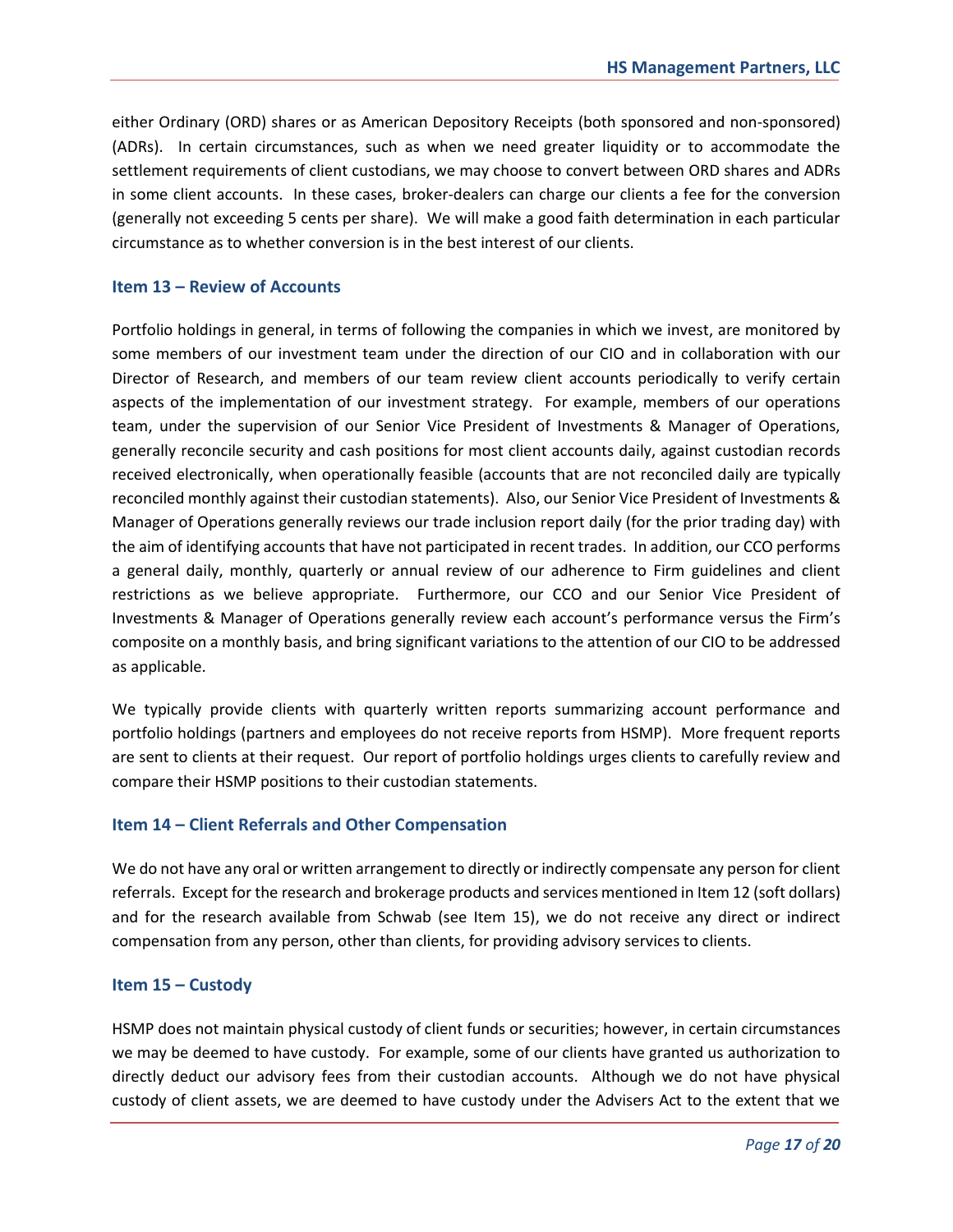direct debit our fees from our clients' custodial accounts (please refer to Item 5 for information related to direct debiting of fees).

We require our clients for whom we are deemed to have custody to maintain their accounts at a qualified custodian (generally U.S.-based banks and registered broker-dealers). Clients determine their own custodial arrangements and enter into a separate agreement with their custodians for custodial services over their account. HSMP does not receive compensation from any custodian (but see below the disclosure related to cases where Schwab acts as custodian). Qualified custodians should send their clients an account statement at least quarterly; clients should carefully review these statements. The account statements we provide to our clients urge them to compare the statements they receive from their custodians against the statements they receive from HSMP.

Custodians may also offer clients the ability to write checks against their accounts. Check writing by clients can present operational difficulties and unintended consequences (such as an overdraft), particularly considering that we tend to be almost fully invested and generally keep low cash balances in client accounts. Accordingly, we do not accept check writing on behalf of any client account. Unless otherwise indicated in our investment advisory agreements, clients can direct their custodians to remove assets from their accounts at any time without our consent, but clients shall provide us with prompt written notice of such removal and will be bound by all transactions we do on behalf of their accounts on or prior to when we actually receive the written removal notice from the client.

While we do not recommend custodians to our clients or prospective clients, in the few cases when they request our help in establishing a custodial account for our management, we typically help them set up a custodial account with Schwab. Clients must make their own determination as to the appropriateness of Schwab in their particular situation. If they decide to custody at Schwab, they will enter into a separate custodial agreement with Schwab, and Schwab will act as custodian and will likely also act as broker-dealer for the account. HSMP is not affiliated with Schwab. It should be noted that we have access to proprietary and/or third-party research reports from Schwab by virtue of having clients (including our employees and their families) that custody there and not based on soft-dollar commissions. This creates a conflict of interest for us in that we have an incentive to help clients set up an account with Schwab rather than another custodian, when clients request our help in establishing a custodial account for our management; however, as noted above, we do not recommend custodians (including Schwab) to clients. For information regarding directed brokerage agreements for clients who use Schwab as custodian, please refer to Item 12.

#### **Item 16 – Investment Discretion**

Clients sign an investment advisory agreement giving us discretionary authority to invest on their behalf. We manage accounts generally in accordance with the Firm's investment guidelines included in the agreement (please refer to Item 8 for a description of our investment strategy). However, at our sole discretion and in certain circumstances, clients can place reasonable investment restrictions on the management of their accounts (see Item 4 for a discussion of client restrictions). In addition, at our sole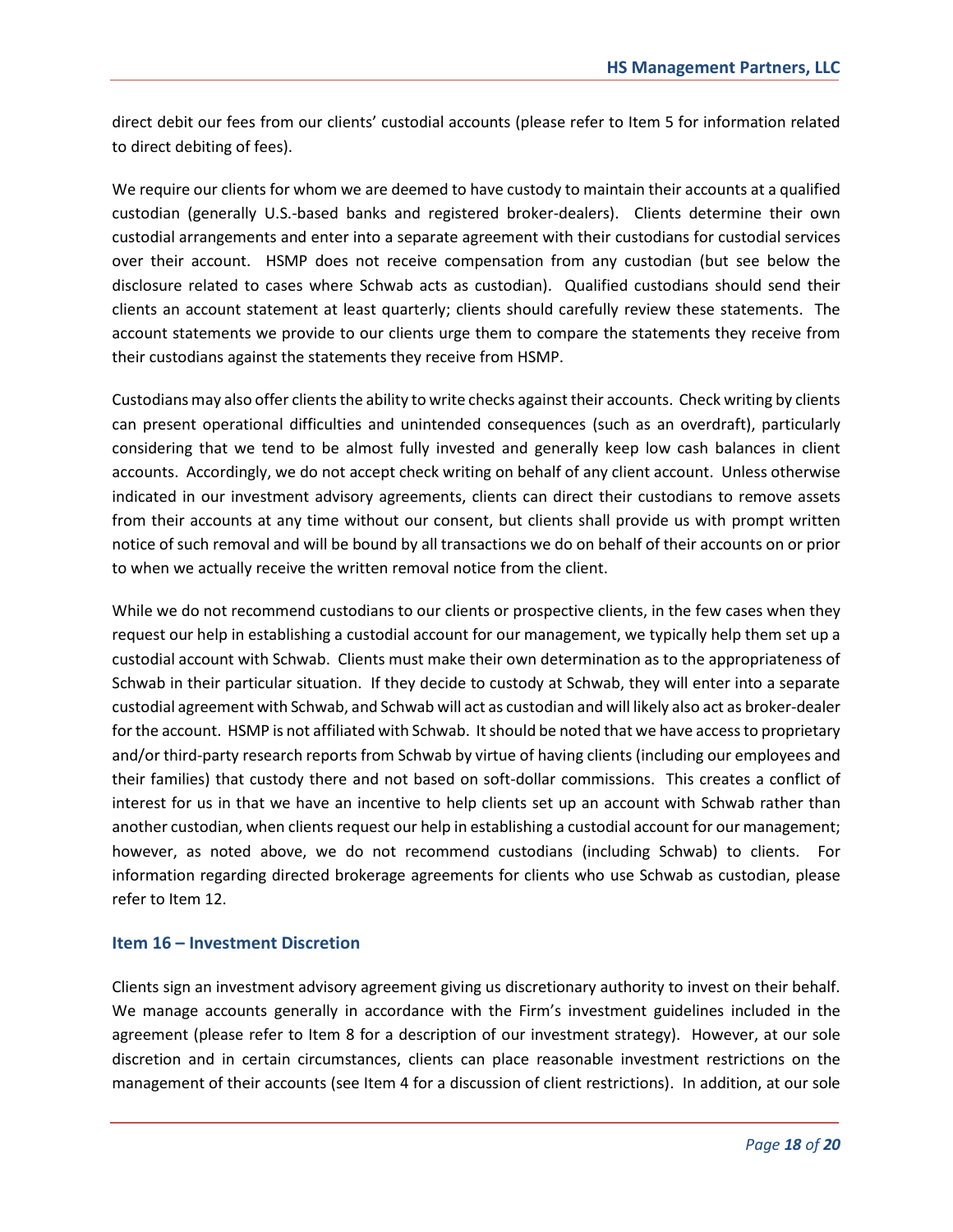discretion and under limited circumstances, clients can restrict our ability to select broker-dealers by directing us to the broker-dealers with whom they want us to trade some or all orders for their accounts (see Item 12 for a discussion of directed brokerage and commission recapture).

#### **Item 17 – Voting Client Securities**

Clients can delegate their proxy voting authority to HSMP in their investment advisory agreement with us. Clients can also choose to retain their voting authority, in which case we do not vote their proxies. When the investment advisory agreement is silent as to who has authority to vote proxies, we will vote proxies as part of the client's overall delegation of discretionary authority to us, unless the client instructs us in writing otherwise. Clients may place restrictions on our voting authority or instruct us to vote a proxy in a certain way. Such restrictions or instructions must be clear and reasonable, be received in writing and in a timely fashion, and not be unduly burdensome to our operational processes. We reserve the right to accept or reject any client restriction or instruction at our sole discretion for any reason. Some members of the investment team are assigned to review proxy materials for specific issuers.

When the investment advisory agreement instructs us to vote proxies, or in those cases in which the agreement is silent and we vote proxy as part of the client's overall delegation of discretionary authority to us, and absent specific client restrictions or instructions, or other operational issues (see below), we will generally vote proxies from the same company the same way for each client. In addition, absent client restrictions or instructions, we will vote proxies for portfolio securities consistent with what we believe is the best economic interest of our clients or plan participants in the case of ERISA accounts. Considering that we invest in companies which we deem to have strong management teams that aim to maximize shareholder value, we generally vote proxies in favor of company management's recommendations(when we refer to company management, we mean the Board of Directors of the corresponding company). However, if upon analyzing the proxy materials and given the circumstances at hand, we determine that it is in our client's best interest to vote against management, we will do so.

Although we aim to generally vote all proxies from the same company the same way for each client, there may be instances when we do not vote all shares or vote only certain shares, due to some operational issues. For example, if we believe that voting a proxy will limit our ability to sell a stock, as may be the case for foreign shares that are blocked from selling for a designated period after casting a vote, we typically do not vote these shares, as we think that not limiting our ability to sell a position generally outweighs the benefit of voting. In addition, we do not vote those shares for which we do not receive all proxy information and, upon inquiring with the custodian or any other responsible party as applicable, we do not receive the information in a timely manner. Moreover, when clients participate in stock loan programs, we may not be able to vote proxies for loaned shares, as we are not a party to the stock loan program and do not recall shares for voting. Furthermore, we typically will not vote foreign shares if we determine that doing so is not operationally feasible because, for example, proxy information is not available in English, or authentication by the consul office is needed, or a local power of attorney should be granted.